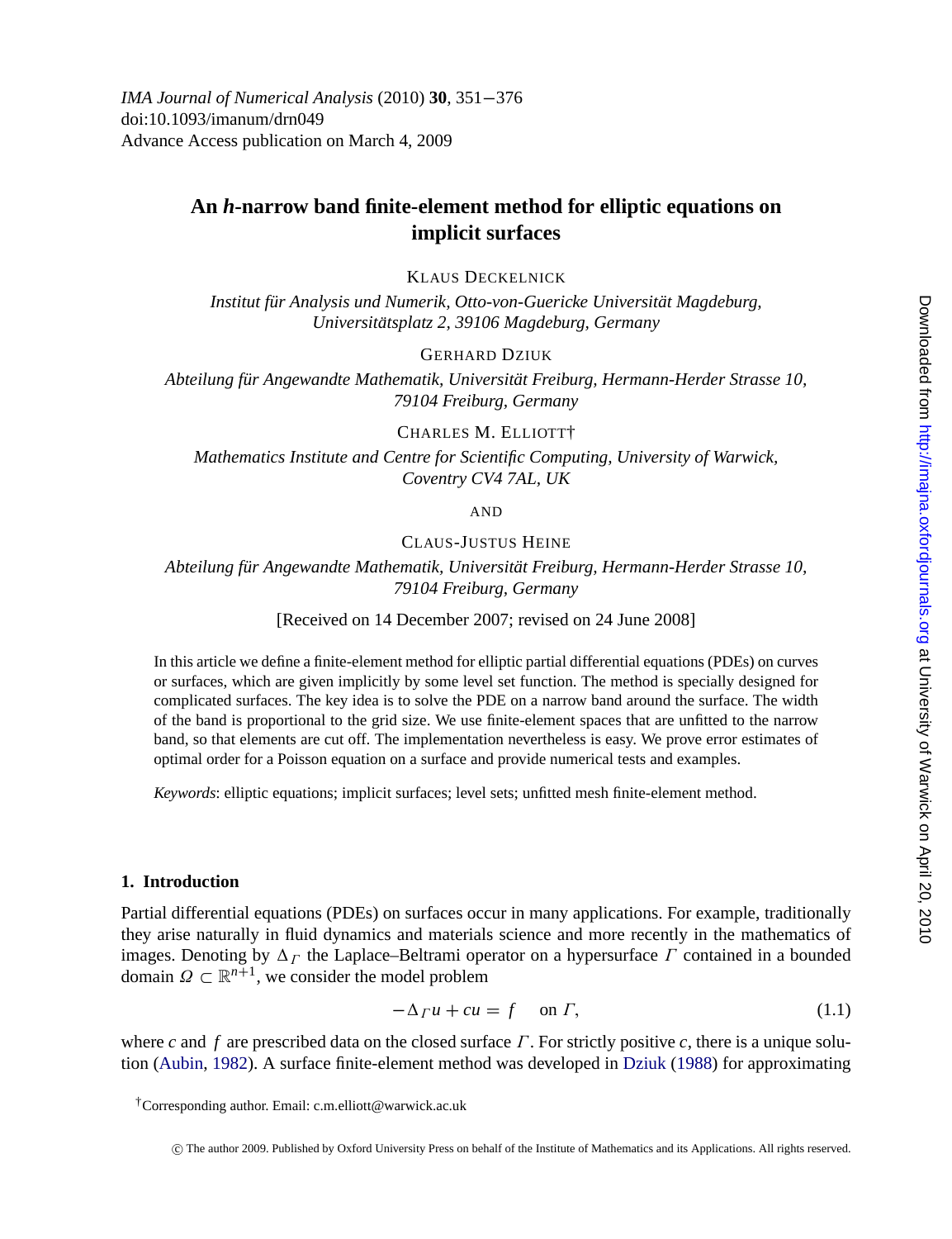<span id="page-1-0"></span>[\(1.1\)](#page-0-0) using triangulated surfaces, see also [Demlow & Dziuk](#page-24-0) [\(2007](#page-24-0)). This approach has been extended to parabolic equations ([Dziuk & Elliott,](#page-24-0) [2007b\)](#page-24-0) and the evolving surface finite-element method for parabolic conservation laws on time-dependent surfaces [\(Dziuk & Elliott](#page-24-0), [2007a\)](#page-24-0).

#### 1.1 *Implicit surface equation*

In this paper we consider an Eulerian level set formulation of elliptic PDEs on an orientable hypersurface  $\Gamma$  without boundary. The method is based on formulating the PDE on all level set surfaces of a prescribed function  $\Phi$  whose zero level set is  $\Gamma$  and for which  $\nabla \Phi$  does not vanish. Eulerian surface gradients are formulated by using a projection of the gradient in  $\mathbb{R}^{n+1}$  onto the level surfaces of Φ. These Eulerian surface gradients are used to define weak forms of surface elliptic operators and so generate weak formulations of surface elliptic equations. The resulting equation is then solved in one dimension higher but can be solved on a finite-element mesh that is unaligned to the level sets of  $\Phi$ . Using extensions of the data *c* and *f* , we solve the equation

$$
-\Delta_{\Phi}u + cu = f \tag{1.2}
$$

in all of  $\Omega$ , where the  $\Phi$ -Laplacian  $\Delta_{\Phi} = \nabla_{\Phi} \cdot \nabla_{\Phi}$  is defined using the  $\Phi$ -projected gradient

$$
\nabla_{\Phi} u = P \nabla u, \quad P = I - \nu \otimes \nu, \quad \nu := \frac{\nabla \Phi}{|\nabla \Phi|}.
$$

Equation (1.2) can be rewritten as

$$
-\nabla \cdot (P\nabla u|\nabla \Phi|) + cu|\nabla \Phi| = f|\nabla \Phi| \quad \text{in } \Omega,
$$
 (1.3)

which can be viewed as a diffusion equation in an infinitesimally striated medium with an anisotropic diffusivity tensor |∇Φ|*P*. This approach to surface PDEs consisting of solving implicitly on all level sets of a given function is due to [Bertalmio](#page-24-0) *et al.* ([2001\)](#page-24-0) where finite-difference methods were proposed. The idea is to use regular Cartesian grids that are completely independent of the surface  $\Gamma$ . Finite-difference formulae for derivatives on the Cartesian grid are used to generate approximations of the implicit PDE.

### 1.2 *Finite-element approach*

It is natural to consider the finite-element approximation of implicit surface PDEs based on the following variational form of (1.3):

$$
\int_{\Omega} \nabla_{\Phi} u \cdot \nabla_{\Phi} v |\nabla \Phi| + \int_{\Omega} cuv |\nabla \Phi| = \int_{\Omega} fv |\nabla \Phi|,
$$

where v is an arbitrary test function in a suitable function space. This was proposed and developed in [Burger](#page-24-0) ([2008\)](#page-24-0) where weighted Sobolev spaces were introduced. Then the existence and uniqueness of a solution to the variational formulation was proved by the Lax–Milgram lemma. Standard finite-element spaces can then be employed leading to a stable Galerkin algorithm.

# 1.3 *Issues, related works and contributions*

The finite-difference approximation of fourth-order parabolic equations on stationary implicit surfaces was considered in [Greer](#page-24-0) *et al.* [\(2006](#page-24-0)). An interesting modification involving a different projection of the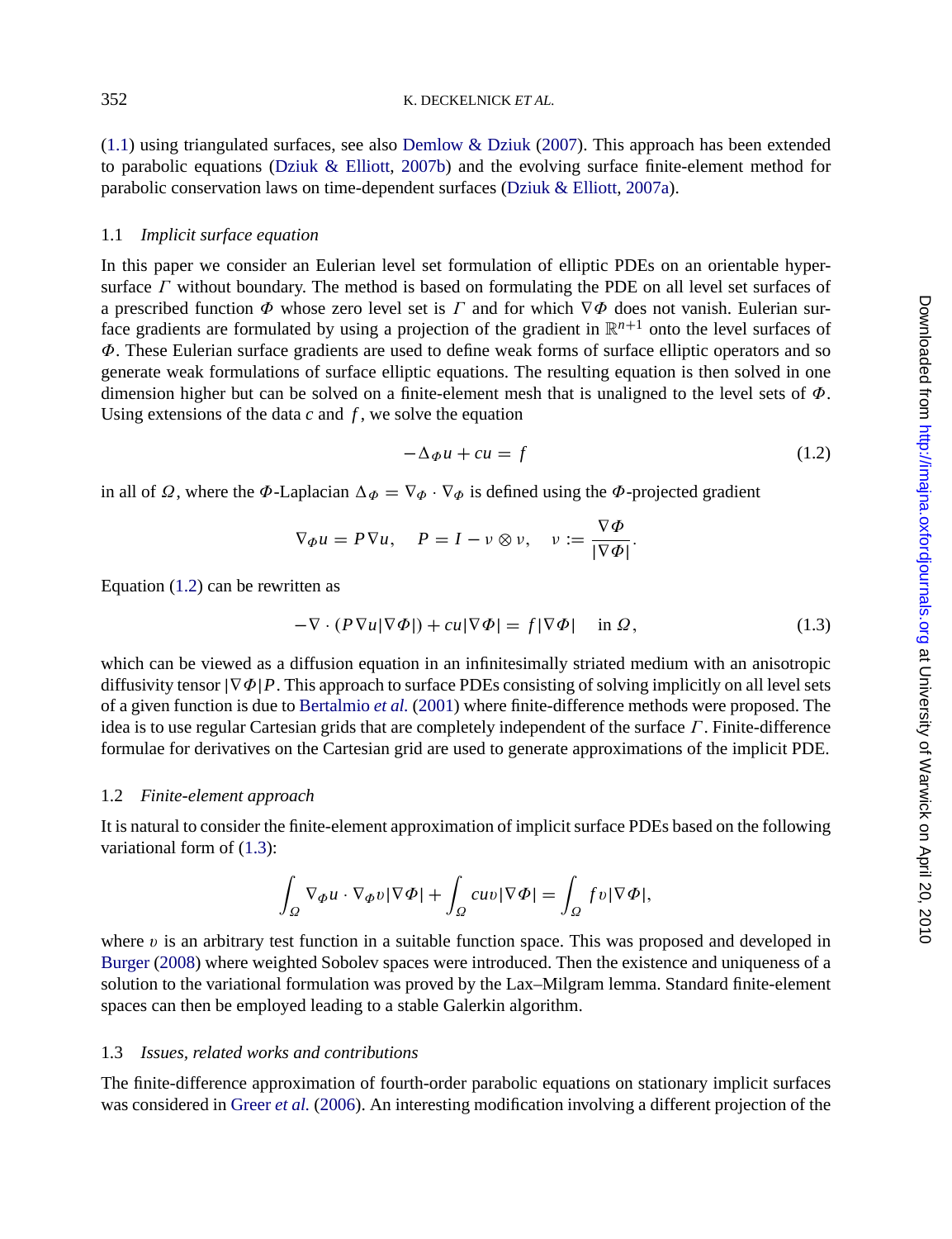<span id="page-2-0"></span>surface was proposed by [Greer](#page-25-0) ([2006\)](#page-25-0) and can be used to remove the degeneracy of the elliptic operator. Finite-difference methods for implicit equations on evolving surfaces were considered in [Adalsteinsson](#page-24-0) [& Sethian](#page-24-0) ([2003\)](#page-24-0) and [Xu & Zhao](#page-25-0) [\(2003](#page-25-0)). A finite-element method for evolutionary second- and fourthorder implicit surface equations was formulated in [Dziuk & Elliott](#page-24-0) ([2008a](#page-24-0)). The evolving surface finite element method approach to conservation laws on evolving surfaces was extended to evolving implicit surfaces in [Dziuk & Elliott](#page-24-0) [\(2008b](#page-24-0)). Recently, eigenvalue problems for elliptic implicit surface operators were considered in [Brandman](#page-24-0) [\(2007](#page-24-0)).

With this implicit surface approach, the complexity associated with equations on manifolds embedded in a higher-dimensional space is removed at the expense of solving an equation in one space dimension higher. However, it is clear that the stability, efficiency and accuracy of the numerical methods will depend on the following factors.

1.3.1 *The degeneracy of the implicit equation and the regularity of solutions.* We observe that the anisotropic elliptic operator is degenerate in the sense that the diffusivity tensor *P* has a zero eigenvalue,  $Pv = 0$ , and there is no diffusion in the normal direction. The solution on each surface only depends on the values of the data on that surface. Elliptic regularity is restricted to each surface, see Theorem [3.1.](#page-8-0) For example, the  $\Phi$ -Laplace equation

$$
-\Delta \phi u = 0
$$

has the general solution, constant on each level surface of  $\Phi$ ,

$$
u=g(\Phi),
$$

where  $g : \mathbb{R} \to \mathbb{R}$  is smooth, but weak solutions of the above PDE can be defined with g having no continuity properties.

Note that although the solution on a particular level set is independent of the solutions on any other (except by the extensions of the data) this will not be the case for the solution of the finite-element approximation where the discretization of the operator yields interdependence.

Another degeneracy for the equation is associated with critical points of  $\Phi$ , where  $\nabla \Phi = 0$ . If  $\Phi$ has an isolated critical point in  $\Omega$ , then generically this is associated with the self-intersection of a level surface. It is easily observed that the finite-element approximation is still well defined but the analysis in the neighbourhood of such points is still open.

1.3.2  $\Omega$  *and the boundary conditions on*  $\partial \Omega$ . For an arbitrary domain  $\Omega$ , the level sets of  $\Phi$  will intersect the boundary  $\partial \Omega$ . It is then necessary to formulate boundary conditions for equation ([1.2](#page-1-0)) in order to define a well-posed boundary-value problem. It is easy to see that there is a unique solution to the variational form ([3.3](#page-8-0)) of the equation with the natural variational boundary condition

$$
\nabla_{\Phi} u \cdot \nu_{\partial \Omega} = 0.
$$

Note that, if  $\Omega$  is a domain whose boundary is composed of level sets of  $\Phi$  satisfying the condition

$$
\Omega = \{x \in \mathbb{R}^{n+1} | a < \Phi(x) < \beta\},\tag{1.4}
$$

with  $-\infty < \alpha < \beta < \infty$ , then this natural boundary condition is automatically satisfied.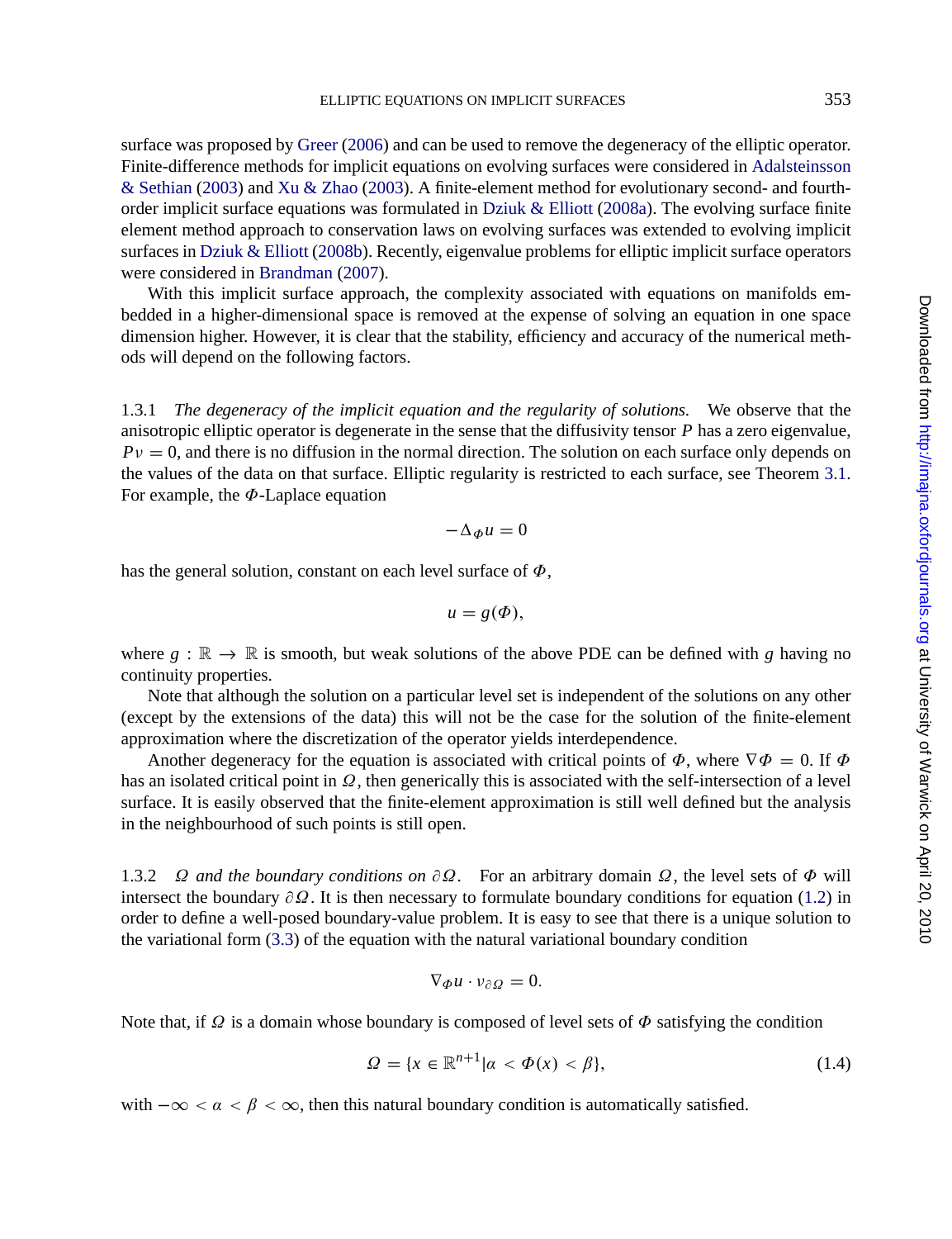1.3.3 *Well posedness and function spaces.* In order to formulate a well-posedness theory, we intro-duce implicit surface function spaces, see Section [2,](#page-4-0)  $W_{\Phi}^{k,p}(\Omega)$  (e.g.  $W_{\Phi}^{1,p}(\Omega) := \{ f \in L^p(\Omega) | \nabla_{\Phi} f \in L^p(\Omega) \}$  $L^p(\Omega)$ }). In particular, we prove a density result for smooth functions in  $W^{1,p}_\Phi(\Omega)$ . Under condition [\(1.4\)](#page-2-0), this density result allows us to establish the relation between  $W_{\phi}^{1,p}(\Omega)$  and the spaces  $W^{1,p}(\Gamma_r)$ on the *r*-level sets  $\Gamma_r = \{x \in \Omega | \Phi(x) = r\}$  of  $\Phi$ . This leads to establishing the surface elliptic regularity result of Theorem [3.1](#page-8-0),

$$
||u||_{W^{2,2}_{\Phi}(\Omega)} \leq C||f||_{L^2(\Omega)}.
$$

Regularity across level sets is then established in Theorem [3.2](#page-12-0) by assuming smoothness of the normal derivatives of the data.

1.3.4 *The choice of the computational domain.* It is possible to triangulate the domain  $\Omega$  and define the finite-element approximation on this triangulated domain. However, here we wish to consider the approximation of the PDE on just one surface  $\Gamma$ , namely the zero level set of  $\Phi$ . It is natural to consider defining the computational domain to be a narrow annular region containing  $\Gamma$  in the interior. A possible choice is the domain  $\{x \in \Omega | |\Phi(x)| < \delta\}$ . In principle, the finite-element approach has the attraction of being able to discretize arbitrary domains accurately using a union of triangles to define an approximating domain. However, we wish to avoid fitting the triangulation to the level surfaces of Φ in the neighbourhood of Γ . Our approach is based on the *unfitted finite-element method* [\(Bar](#page-24-0)[rett & Elliott](#page-24-0), [1984,](#page-24-0) [1987](#page-24-0), [1988](#page-24-0)), in which the domain on which we approximate the equation is not a union of elements. In this paper, we propose a narrow band finite-element method based on an unfitted mesh that is *h*-narrow in the sense that the domain of integration is  $D_h := \{x \in \Omega | |\Phi_h(x)| < \gamma h\}$ , where  $\Phi_h$  is an interpolation of  $\Phi$ . The finite-difference approach has to deal with the nonalignment of  $\partial\Omega$  with the Cartesian grid and discretize the equation at grid points on the boundary of the computational domain. Previous works concerning finite-difference approximations have used Neumann and Dirichlet boundary conditions ([Adalsteinsson & Sethian,](#page-24-0) [2003](#page-24-0); [Xu & Zhao](#page-25-0), [2003;](#page-25-0) [Greer](#page-25-0), [2006](#page-25-0); [Greer](#page-24-0) *[et al.](#page-24-0)*, [2006\)](#page-24-0).

1.3.5 *Order of accuracy of the numerical solution.* Currently works on finite-difference approximations of implicit surface equations have focused on practical issues and there is no error analysis. The natural Galerkin error bound in a weighted energy norm was derived in [Burger](#page-24-0) ([2008\)](#page-24-0). However, this is an error bound over all level surfaces contained in  $\Omega$ . Since the finite-element mesh does not respect the surface it is not clear that the usual order of accuracy will hold on one level surface. The main theoretical numerical analysis result of this paper is an O(*h*) error bound in the *H*1(Γ )-norm for our finite-element method based on piecewise linear finite elements on an unfitted *h*-narrow band.

# 1.4 *Outline of paper*

The organization of the paper is as follows. In Section [2](#page-4-0) we introduce the notion of  $\Phi$ -implicit surface derivatives and  $\Phi$ -implicit surface function spaces  $W_{\Phi}^{k,p}(Q)$ . In particular, we prove a density result for smooth functions in  $W^{1,p}_{\Phi}(\Omega)$  that allows us to establish the relation between the spaces  $W^{1,p}(\Gamma_r)$  on the *r*-level sets of  $\Phi$  and  $W_{\Phi}^{1,p}(\Omega)$ . The existence, uniqueness and regularity theory for the  $\Phi$ -elliptic equation is addressed in Section [3.](#page-7-0) The finite-element approximation is described in Section [4](#page-12-0) and error bounds are proved. Finally, in Section [5](#page-17-0) the numerical implementation is discussed together with the results of numerical experiments.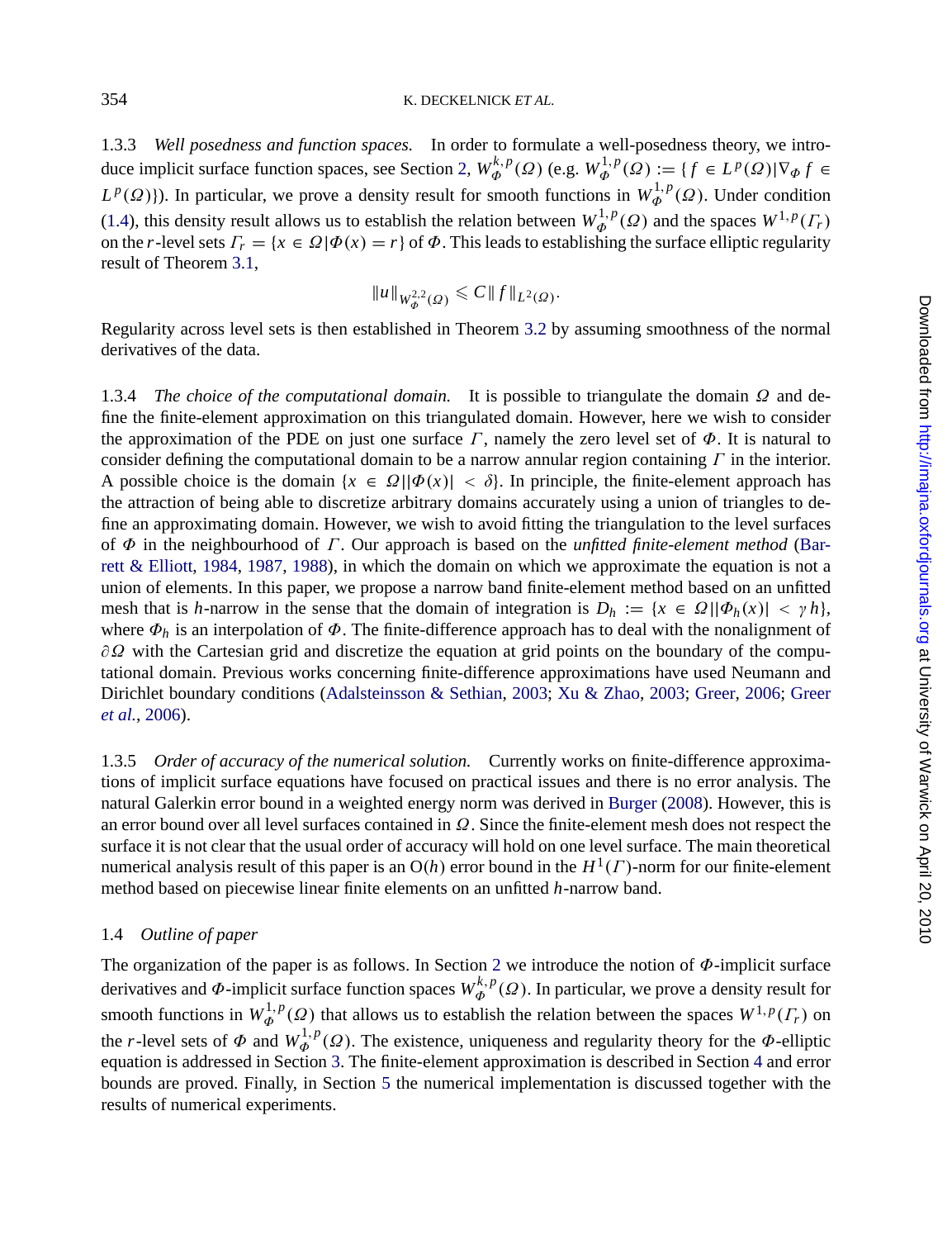## <span id="page-4-0"></span>**2. Preliminaries**

#### 2.1 Φ*-derivatives*

In what follows we shall assume that the given hypersurface  $\Gamma$  is closed and can be described as the zero level set of a smooth function  $\Phi : \overline{Q} \to \mathbb{R}$ , i.e.

$$
\Gamma = \{x \in \Omega | \Phi(x) = 0\} \quad \text{and} \quad \nabla \Phi(x) \neq 0, \ \forall x \in \Omega. \tag{2.1}
$$

Here  $\Omega$  is a bounded domain in  $\mathbb{R}^{n+1}$  that contains  $\Gamma$ . We define

$$
\nu(x) := \frac{\nabla \Phi(x)}{|\nabla \Phi(x)|}, \quad x \in \Omega \tag{2.2}
$$

as well as

$$
P(x) := I - \nu(x) \otimes \nu(x), \quad x \in \Omega.
$$
 (2.3)

Note that *P* is an orthogonal projection satisfying  $P = P^2 = P^T$ , where we use the superscript T to denote transpose. With a differentiable function  $f: \Omega \to \mathbb{R}$ , we associate its  $\Phi$ -gradient

$$
\nabla_{\Phi} f := \nabla f - (\nabla f \cdot v)v = P \nabla f.
$$

Note that, restricting to any *r*-level set  $\Gamma_r = \{x \in \Omega | \Phi(x) = r\}$  of  $\Phi$ ,  $(\nabla_{\Phi} f)|_{\Gamma_r}$  is just the usual surface (tangential) gradient of  $f|_{\Gamma_r}$  (cf. [Gilbarg & Trudinger,](#page-24-0) [1983](#page-24-0), Section 16.1). It is also the case that  $v|_{\Gamma_r}$ is the unit normal to  $\Gamma_r$  pointing in the direction of increasing  $\Phi$ . We define the mean curvature *H* by

$$
H := -\sum_{i=1}^{n+1} v_{i,x_i}.
$$

In what follows we shall sum from 1 to *n*+1 over repeated indices. Note that *H*|Γ*<sup>r</sup>* is the mean curvature of the level surface Γ*r*. We shall write

$$
\nabla_{\Phi} f(x) = (\underline{D}_1 f(x), \dots, \underline{D}_{n+1} f(x)), \quad x \in \Omega
$$

and have the following implicit surface integration formula [\(Dziuk & Elliott](#page-24-0), [2008a](#page-24-0)):

$$
\int_{\Omega} \nabla_{\varPhi} f |\nabla \varPhi| = -\int_{\Omega} f H \nu |\nabla \varPhi| + \int_{\partial \Omega} f P \nu_{\partial \Omega} |\nabla \varPhi|, \tag{2.4}
$$

provided that *f* and  $\partial \Omega$  are sufficiently smooth. Here  $v_{\partial \Omega}$  is the unit outer normal to  $\partial \Omega$ .

LEMMA 2.1 Let  $g: \Omega \to \mathbb{R}^{n+1}$  be a differentiable vector field with  $g \cdot v = 0$  in  $\Omega$ . Then

$$
\nabla_{\boldsymbol{\Phi}} \cdot g = \frac{1}{|\nabla \boldsymbol{\Phi}|} \nabla \cdot (g|\nabla \boldsymbol{\Phi}|) \quad \text{in } \Omega.
$$

*Proof.* Recalling (2.2), we have

$$
\frac{1}{|\nabla \Phi|} \nabla \cdot (g|\nabla \Phi|) = g_{i,x_i} + g_i \frac{\Phi_{x_j} \Phi_{x_j x_i}}{|\nabla \Phi|^2} = g_{i,x_i} + g_i \nu_j \frac{\Phi_{x_i x_j}}{|\nabla \Phi|}.
$$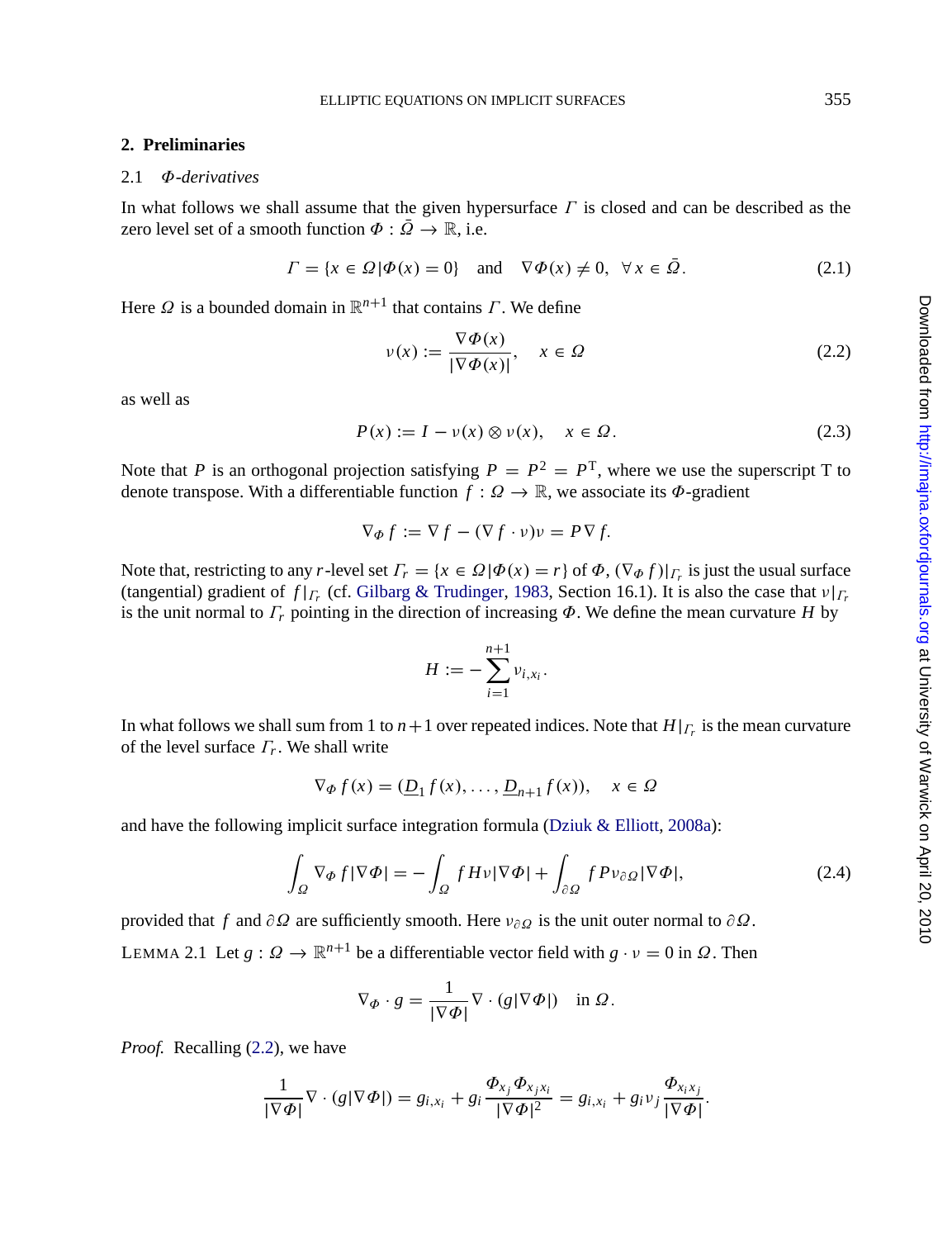Differentiating the identity  $g \cdot v = 0$  with respect to  $x_i$ , we obtain

$$
g_{i,x_j}v_i=-g_iv_{i,x_j}=-g_i\frac{\Phi_{x_ix_j}}{|\nabla\Phi|}, \quad 1\leqslant j\leqslant n+1,
$$

which implies that

$$
\frac{1}{|\nabla \Phi|} \nabla \cdot (g|\nabla \Phi|) = g_{i,x_i} - g_{i,x_j} \nu_i \nu_j = \nabla_{\Phi} \cdot g,
$$

proving the desired result.  $\Box$ 

# 2.2 *Implicit surface function spaces*

Following [Burger](#page-24-0) [\(2008](#page-24-0)), we introduce weak derivatives: for a function  $f \in L^1_{loc}(\Omega)$ ,  $i \in \{1, ...,$ *n* + 1}, we say that  $g = \underline{D}_i f$  weakly if  $g \in L^1_{loc}(\Omega, \mathbb{R}^{n+1})$  and

$$
\int_{\Omega} f \underline{D}_{i} \zeta |\nabla \Phi| = -\int_{\Omega} g \zeta |\nabla \Phi| - \int_{\Omega} f \zeta H \nu_{i} |\nabla \Phi|, \quad \forall \zeta \in C_{0}^{\infty}(\Omega). \tag{2.5}
$$

It is not difficult to see that  $(2.5)$  is equivalent to

$$
\int_{\Omega} f \underline{D}_i \zeta = -\int_{\Omega} \underline{D}_i f \zeta + \int_{\Omega} f \zeta (h_i - H \nu_i), \quad \forall \zeta \in C_0^{\infty}(\Omega),
$$
\n(2.6)

where  $h_i = v_{i,x_i}v_j$  (see [\(3.8](#page-9-0)) below). Let  $1 \leq p \leq \infty$ . Then we define

$$
W_{\Phi}^{1,p}(\Omega) := \{ f \in L^p(\Omega) | \underline{D}_i f \in L^p(\Omega), \quad i = 1, ..., n+1 \},\
$$

which we equip with the norm

$$
\|f\|_{W^{1,p}_{\Phi}} := \left(\int_{\Omega} \left(|f|^p + \sum_{i=1}^{n+1} |\underline{D}_i f|^p\right)\right)^{\frac{1}{p}}, \quad p < \infty,
$$

with the usual modification in the case  $p = \infty$ . In the same way, we can define the spaces  $W_{\Phi}^{k,p}(Q)$  for  $k \in \mathbb{N}, k \ge 2$ . Also, let  $W_{\Phi}^{0,p}(\Omega) = L^p(\Omega)$ . We note that the spaces  $W_{\Phi}^{k,2}(\Omega)$  are Hilbert spaces.

LEMMA 2.2 Let  $1 \leq p < \infty$ . Then  $C^{\infty}(\Omega) \cap W_{\Phi}^{1,p}(\Omega)$  is dense in  $W_{\Phi}^{1,p}(\Omega)$ .

*Proof.* For  $\epsilon > 0$ , we set

$$
u_{\epsilon}(x) := \int_{\Omega} \rho_{\epsilon}(x - y)u(y)dy,
$$

where  $\rho_{\epsilon}$  is a standard mollifier. Employing a partition of unity, it is sufficient to prove that

$$
||u_{\epsilon}-u||_{W^{1,p}_{\Phi}(\Omega')} \to 0, \ \epsilon \to 0 \quad \text{for every } \Omega' \subset\subset \Omega.
$$

<span id="page-5-0"></span>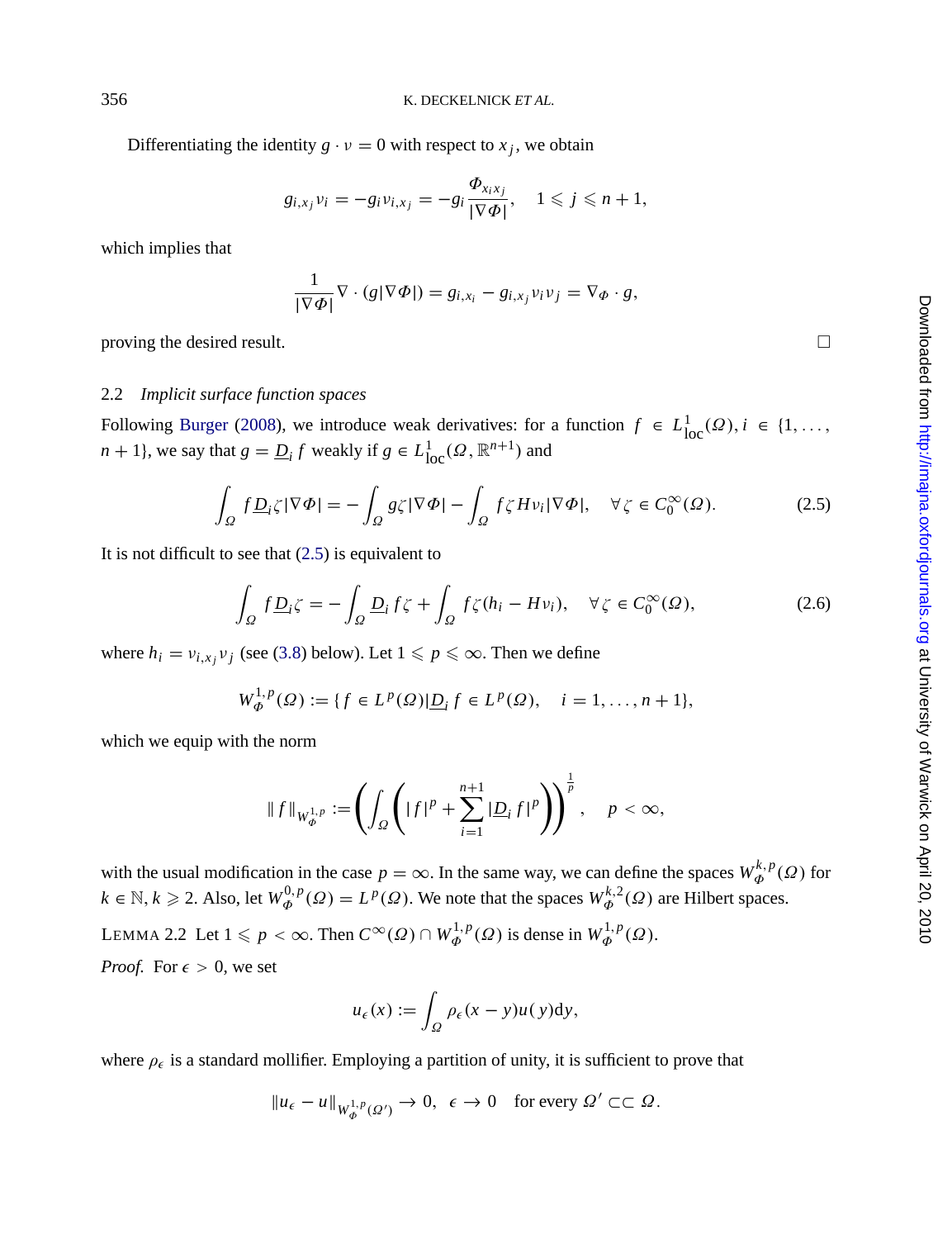<span id="page-6-0"></span>Fix  $\Omega' \subset\subset \Omega$  and choose  $\Omega''$  with  $\Omega' \subset\subset \Omega'' \subset\subset \Omega$ . For  $0 < \epsilon < \text{dist}(\Omega', \partial \Omega'')$  and  $x \in \Omega'$ , we have

$$
(\underline{D}_i u_\epsilon)(x) = \int_{\Omega} \rho_{\epsilon, x_i}(x - y)u(y)dy - \int_{\Omega} \rho_{\epsilon, x_k}(x - y)v_k(x)v_i(x)u(y)dy
$$
  
= 
$$
- \int_{\Omega} \underline{D}_i^y \rho_\epsilon(x - y)u(y)dy - \int_{\Omega} \rho_{\epsilon, y_k}(x - y)r_{ik}(x, y)u(y)dy,
$$

where we have abbreviated:

$$
r_{ik}(x, y) = v_k(y)v_i(y) - v_k(x)v_i(x).
$$

Using ([2.6](#page-5-0)), we obtain, for  $0 < \delta < \text{dist}(\Omega'', \partial \Omega)$ ,

$$
(\underline{D}_i u_\epsilon)(x) = \int_{\Omega} \rho_\epsilon(x - y) \underline{D}_i u(y) dy - \int_{\Omega} \rho_\epsilon(x - y) u(y) (h_i(y) - H(y) v_i(y)) dy
$$

$$
- \int_{\Omega} \rho_{\epsilon, y_k}(x - y) r_{ik}(x, y) u_\delta(y) dy - \int_{\Omega} \rho_{\epsilon, y_k}(x - y) r_{ik}(x, y) (u(y) - u_\delta(y)) dy.
$$

Integrating by parts the third term and observing the relation

$$
\frac{\partial}{\partial y_k} r_{ik}(x, y) = \frac{\partial}{\partial y_k} (\nu_k \nu_i)(y) = h_i(y) - H(y) \nu_i(y),
$$

we may continue as follows:

$$
\begin{aligned} \n(\underline{D}_i u_\epsilon)(x) &= (\underline{D}_i u)_\epsilon(x) + \int_{\Omega} \rho_\epsilon(x - y)(u_\delta(y) - u(y))(h_i(y) - H(y)v_i(y))\mathrm{d}y \\ \n&\quad + \int_{\Omega} \rho_\epsilon(x - y)r_{ik}(x, y)u_{\delta, y_k}\mathrm{d}y + \int_{\Omega} \rho_{\epsilon, y_k}(x - y)r_{ik}(x, y)(u_\delta(y) - u(y))\mathrm{d}y. \n\end{aligned}
$$

If we use standard arguments for convolutions and observe that  $|r_{ik}(x, y)| \leq C|x-y|$  for  $x \in \Omega'$  and  $|x-y|$  $y \leq \epsilon$ , we finally conclude

$$
\|D_i u_{\epsilon} - D_i u\|_{L^p(\Omega')} \le \| (D_i u)_{\epsilon} - D_i u\|_{L^p(\Omega')} + \|D_i u_{\epsilon} - (D_i u)_{\epsilon}\|_{L^p(\Omega')}
$$
  

$$
\le \| (D_i u)_{\epsilon} - D_i u\|_{L^p(\Omega')} + C \| u_{\delta} - u\|_{L^p(\Omega')} + C \frac{\epsilon}{\delta} \|u\|_{L^p(\Omega)}
$$
  

$$
\to 0,
$$

as  $\delta \to 0$  and  $\frac{\epsilon}{\delta} \to 0$ .

 $\frac{\epsilon}{\delta} \to 0.$ In what follows we assume in addition to  $(2.1)$  $(2.1)$  $(2.1)$  that  $\Omega$  is of the form  $(1.4)$  $(1.4)$  $(1.4)$ , i.e.

$$
\Omega = \{x \in \mathbb{R}^{n+1} | a < \Phi(x) < \beta\}, \quad -\infty < a < \beta < \infty
$$

and recall that  $\Gamma_r = \{x \in \Omega | \Phi(x) = r\}$  is the *r*-level set of  $\Phi$ . We suppose that  $\Gamma_\alpha$  and  $\Gamma_\beta$  are closed hypersurfaces. The next result gives a characterization of functions in  $W_{\Phi}^{1,p}(\Omega)$  in terms of the spaces  $W^{1,p}(T_r)$  (see [Aubin](#page-24-0), [1982](#page-24-0) for the corresponding definition).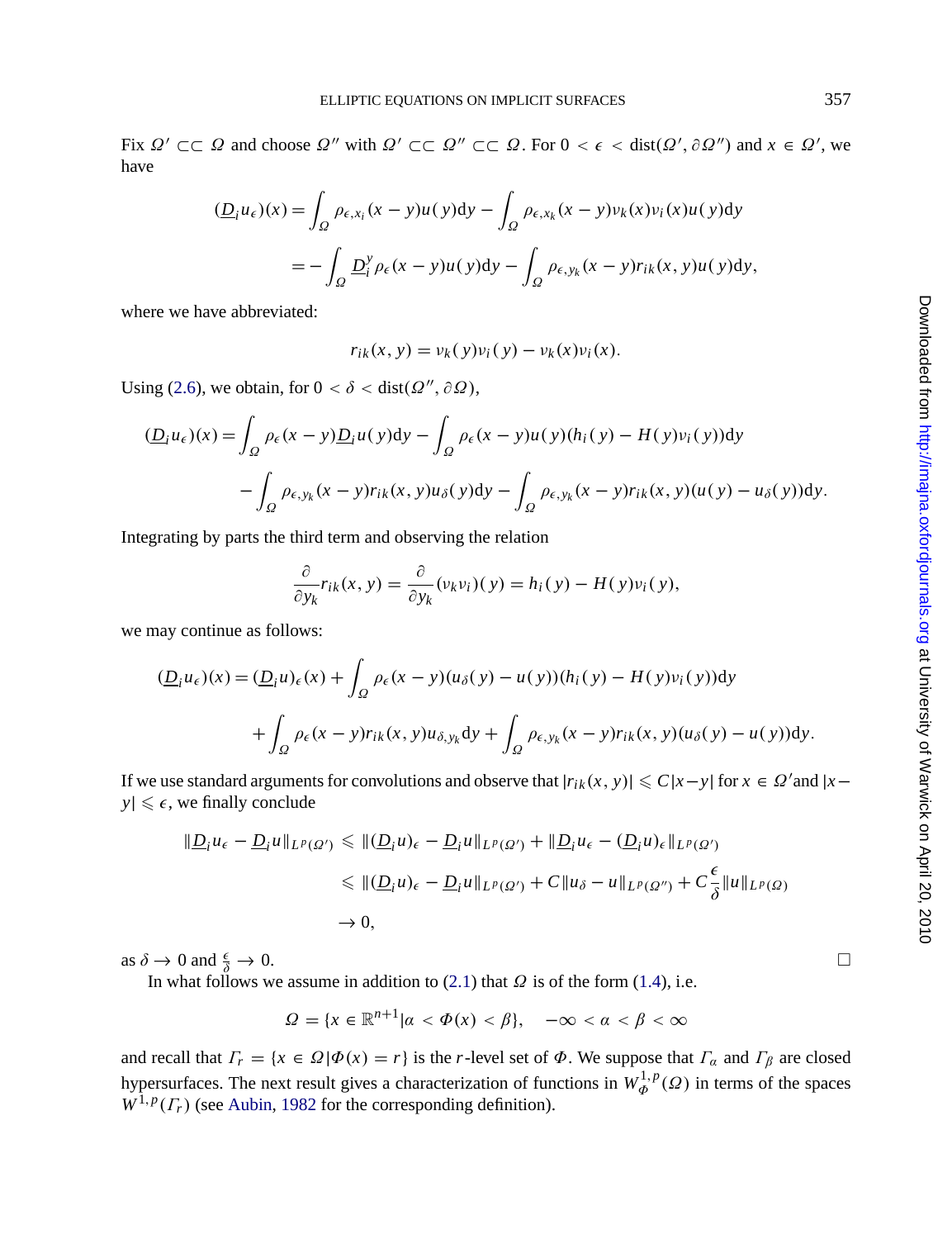<span id="page-7-0"></span>COROLLARY 2.1 Let  $1 < p < \infty$  and  $u \in L^p(\Omega)$ . Then

$$
u \in W^{1,p}_{\Phi}(\Omega) \Longleftrightarrow u_{|I_r} \in W^{1,p}(I_r)
$$
 for almost all  $r \in (\alpha, \beta)$ , and  $r \mapsto \|u\|_{W^{1,p}(I_r)} \in L^p(\alpha, \beta)$ .

*Proof.* Let  $u \in W^{1,p}_{\Phi}(\Omega)$ . In view of Lemma [2.2,](#page-5-0) there exists a sequence  $(u_k)_{k \in \mathbb{N}} \subset C^{\infty}(\Omega) \cap W^{1,p}_{\Phi}(\Omega)$ such that  $u_k \to u$  in  $W_{\Phi}^{1,p}(\Omega)$ . The coarea formula gives

$$
\int_{\alpha}^{\beta} \int_{\Gamma_r} (|u_k - u|^p + |\nabla_{\Phi}(u_k - u)|^p) dA dr = \int_{\Omega} (|u_k - u|^p + |\nabla_{\Phi}(u_k - u)|^p) |\nabla \Phi| \to 0, \quad k \to \infty,
$$

so that there exists a subsequence  $(u_{k_i})_{i \in \mathbb{N}}$  with

$$
\int_{\Gamma_r} (|u_{k_j}-u|^p + |\nabla_{\Phi}(u_{k_j}-u)|^p) dA \to 0, \quad j \to \infty, \text{ for almost all } r \in (\alpha, \beta).
$$

This implies that  $u_{|T_r} \in W^{1,p}(T_r)$  for almost all  $r \in (\alpha, \beta)$ , while the fact that  $r \mapsto ||u||_{W^{1,p}(T_r)}$  belongs to  $L^p(\alpha, \beta)$  is again a consequence of the coarea formula.

Assume now that  $u|_{\Gamma_r} \in W^{1,p}(\Gamma_r)$  for almost all  $r \in (\alpha, \beta)$ , and  $r \mapsto ||u||_{W^{1,p}(\Gamma_r)} \in L^p(\alpha, \beta)$ . Fix  $i \in \{1, ..., n+1\}$ . The coarea formula and integration by parts on  $\Gamma_r$  imply that, for  $\zeta \in C_0^{\infty}(\Omega)$ ,

$$
\int_{\Omega} u \underline{D}_i \zeta |\nabla \Phi| = \int_{\alpha}^{\beta} \int_{\Gamma_r} u \underline{D}_i \zeta \, dA \, dr = - \int_{\alpha}^{\beta} \int_{\Gamma_r} (\nabla_{\Gamma_r} u)_i \zeta \, dA \, dr - \int_{\alpha}^{\beta} \int_{\Gamma_r} u \zeta H \nu_i \, dA \, dr.
$$

Since  $r \mapsto ||u||_{W^{1,p}(\Gamma_r)}$  belongs to  $L^p(\alpha, \beta)$ , the linear functional

$$
F_i(\zeta) := \int_{\Omega} u \underline{D}_i \zeta |\nabla \Phi| + \int_{\Omega} u \zeta H \nu_i |\nabla \Phi|
$$

satisfies the estimate  $|F_i(\zeta)| \leq C \|\zeta\|_{L^{p'}}$  for all  $\zeta \in C_0^{\infty}(\Omega)$  (where  $p'^{-1} = 1 - p^{-1}$ ). Since  $p' < \infty$ ,  $C_0^{\infty}(\Omega)$  is dense in  $L^{p'}(\Omega)$  and hence there exists  $v_i \in L^p(\Omega)$  satisfying  $F_i(\zeta) = -\int_{\Omega} v_i \zeta |\nabla \Phi|$  for all  $\zeta \in C_0^{\infty}(\Omega)$ . Thus ([2.5](#page-5-0)) holds and we infer that  $u \in W_{\Phi}^{1,p}(\Omega)$ .

# **3. Implicit surface elliptic equation**

In this section we prove existence and regularity for solutions of the model equation [\(1.2\)](#page-1-0).

# 3.1 Φ*-elliptic equation*

Let  $\Omega$  and  $\Phi$  be as above and assume that  $f \in L^2(\Omega)$  and  $c \in L^{\infty}(\Omega)$  with

$$
c \geqslant \bar{c} \quad \text{a.e. in } \Omega,\tag{3.1}
$$

where  $\bar{c}$  is a positive constant. We consider the implicit surface equation

$$
-\Delta_{\Phi}u + cu = f \quad \text{in } \Omega.
$$

Using Lemma [2.1](#page-4-0), we may rewrite this equation in the form

$$
-\nabla \cdot (P\nabla u|\nabla \Phi|) + cu|\nabla \Phi| = f|\nabla \Phi| \quad \text{in } \Omega. \tag{3.2}
$$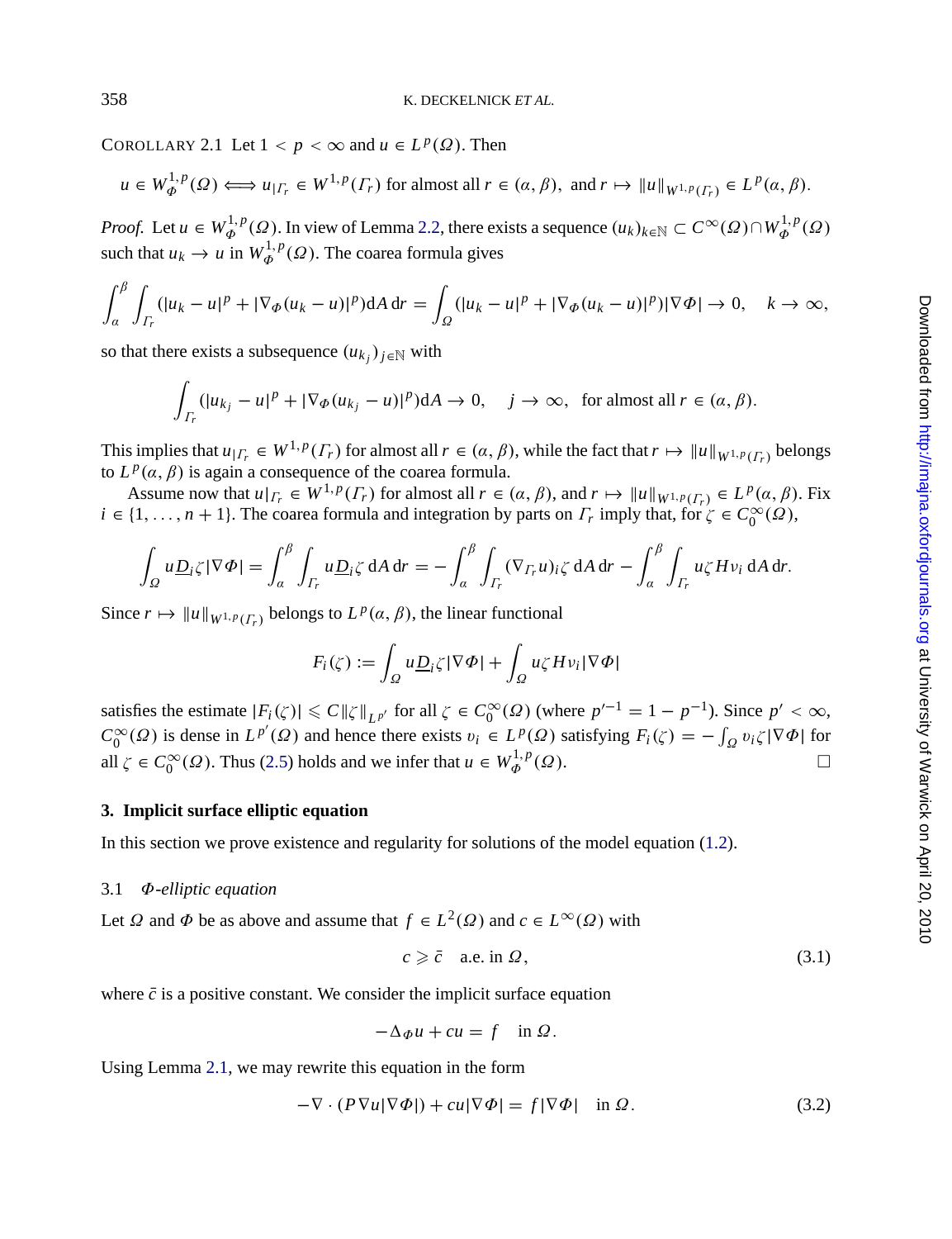<span id="page-8-0"></span>Multiplying by a test function, integrating over  $\Omega$  and using integration by parts leads to the following variational problem: find  $u \in W^{1,2}_{\phi}(\Omega)$  such that

$$
\int_{\Omega} \nabla_{\Phi} u \cdot \nabla_{\Phi} v |\nabla \Phi| + \int_{\Omega} cuv |\nabla \Phi| = \int_{\Omega} fv |\nabla \Phi|, \quad \forall v \in W^{1,2}_{\Phi}(\Omega). \tag{3.3}
$$

Note that the boundary term vanishes because the unit outer normal to  $\partial \Omega$  points in the direction of  $\nabla \Phi$ . It follows from [Burger](#page-24-0) [\(2008](#page-24-0)) that (3.3) has a unique solution  $u \in W^{1,2}_{\Phi}(\Omega)$  and one can show that  $u_{\vert\varGamma_r}$  is the weak solution of

$$
-\Delta_{\Gamma} u + cu = f \quad \text{on } \Gamma_r
$$

for almost all  $r \in (\alpha, \beta)$ . Since  $f \in L^2(\Gamma_r)$  for almost all  $r \in (\alpha, \beta)$ , the regularity theory for elliptic PDEs on manifolds implies that  $u \in W^{2,2}(\Gamma_r)$  for almost all  $r \in (\alpha, \beta)$  and

$$
||u||_{W^{2,2}(\Gamma_r)} \leq C||f||_{L^2(\Gamma_r)}.
$$

Hence

$$
\int_a^\beta \|u\|_{W^{2,2}(I_r)}^2 dr \leq C \int_a^\beta \|f\|_{L^2(I_r)}^2 dr = \int_{\Omega} |f|^2 |\nabla \Phi| < \infty,
$$

so that Corollary [2.1](#page-6-0) implies that  $u \in W^{2,2}_{\Phi}(\Omega)$  with  $||u||_{W^{2,2}_{\Phi}(\Omega)} \leq C ||f||_{L^2(\Omega)}$ , and we have proved the following theorem.

THEOREM 3.1 Let  $\Omega \subset \mathbb{R}^{n+1}$  satisfy [\(1.4\)](#page-2-0) with  $\Phi \in C^2(\overline{\Omega})$  and  $\nabla \Phi \neq 0$  on  $\overline{\Omega}$ . Then there exists a unique solution  $u \in W^{2,2}_{\phi}(\Omega)$  of equation (3.3) and

$$
\|u\|_{W^{2,2}_{\phi}(\Omega)} \leqslant C \|f\|_{L^2(\Omega)}.
$$
\n(3.4)

## 3.2 *Regularity*

The goal of this section is to investigate the regularity of the solution of (3.3) in the normal direction. For this purpose, we define, for a differentiable function *f* ,

$$
D_{\nu}f:=f_{x_i}\nu_i,
$$

and similarly we say  $z = D_v f$  weakly if

$$
\int_{\Omega} f D_{\nu} \zeta = -\int_{\Omega} z \zeta + \int_{\Omega} f H \zeta \quad \forall \zeta \in C_0^{\infty}(\Omega).
$$

The derivatives  $D_v$  and  $\underline{D}_i$  do not commute, but we have the following rules for exchanging the order of differentiation, which can be derived with the help of the symmetry relation  $\underline{D}_i v_j = \underline{D}_j v_i$ :

$$
\underline{D}_i \underline{D}_j f - \underline{D}_j \underline{D}_i f = a_{ij}^k \underline{D}_k f, \quad i, j = 1, \dots, n+1,
$$
\n(3.5)

$$
\underline{D}_i D_v f - D_v \underline{D}_i f = h_i D_v f + \beta_i^k \underline{D}_k f, \quad i = 1, \dots, n+1,
$$
\n(3.6)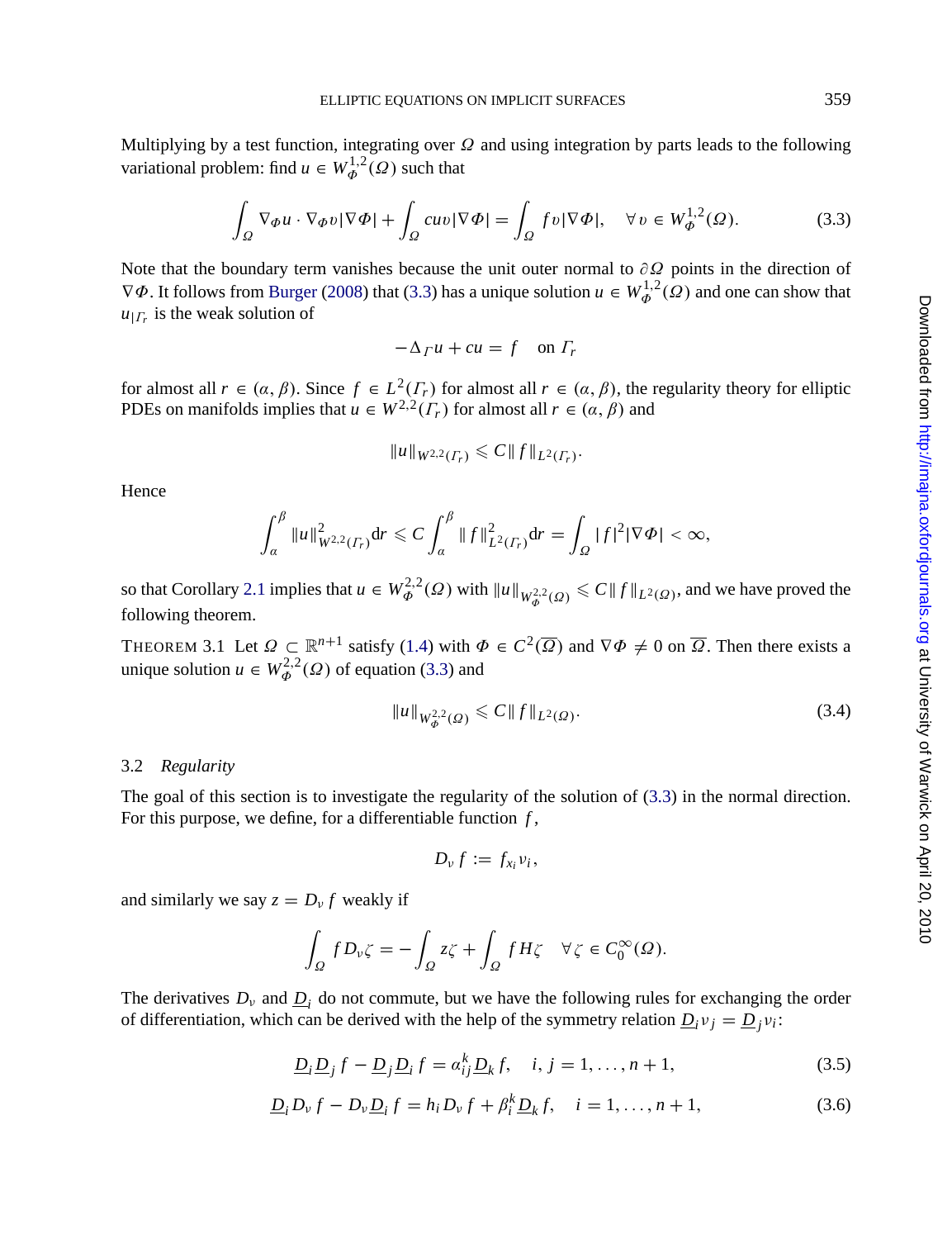where

$$
\alpha_{ij}^k = (\underline{D}_k v_j) v_i - (\underline{D}_k v_i) v_j,\tag{3.7}
$$

$$
h_i = \nu_{i,x_j} \nu_j = \frac{D_i(|\nabla \Phi|)}{|\nabla \Phi|},\tag{3.8}
$$

$$
\beta_i^k = v_i h_k + \underline{D}_i v_k. \tag{3.9}
$$

Let us in the following assume that  $\Phi \in C^3(\overline{Q})$ . In order to examine the regularity of the solution of ([3.3](#page-8-0)), we consider the regularized equation

$$
-\epsilon D_v^2 u^{\epsilon} - \underline{D}_i \underline{D}_i u^{\epsilon} + c_{\epsilon} u^{\epsilon} = f_{\epsilon} \quad \text{in } \Omega, \tag{3.10}
$$

$$
\frac{\partial u^{\epsilon}}{\partial v_{\partial \Omega}} = 0 \quad \text{on } \partial \Omega, \tag{3.11}
$$

in which  $f_{\epsilon}$  and  $c_{\epsilon}$  are mollifications of f and c with  $c_{\epsilon} \geq \bar{c}$  in  $\Omega$ . We associate with (3.10) and (3.11) the following weak form:

$$
a_{\epsilon}(u^{\epsilon}, v) = \int_{\Omega} f_{\epsilon}v, |\nabla \Phi|, \quad \forall v \in H^{1}(\Omega), \tag{3.12}
$$

where  $a_{\epsilon}: H^{1}(\Omega) \times H^{1}(\Omega) \rightarrow \mathbb{R}$  is given by

$$
a_{\epsilon}(u,v) := \epsilon \int_{\Omega} D_{\nu}u D_{\nu}v |\nabla \Phi| + \epsilon \int_{\Omega} b D_{\nu}uv |\nabla \Phi| + \int_{\Omega} \nabla_{\Phi}u \cdot \nabla_{\Phi}v |\nabla \Phi| + \int_{\Omega} c_{\epsilon}uv |\nabla \Phi|
$$

and  $b = (v_i | \nabla \Phi)_{x_i} | \nabla \Phi|^{-1}$ . It is not difficult to verify that the above problem is uniformly elliptic and that

$$
a_{\epsilon}(u, u) \geqslant \frac{\epsilon}{2} \int_{\Omega} |D_{\nu}u|^{2} |\nabla \Phi| + \int_{\Omega} |\nabla \Phi u|^{2} |\nabla \Phi| + \frac{\bar{c}}{2} \int_{\Omega} |u|^{2} |\nabla \Phi| \tag{3.13}
$$

for all  $u \in H^1(\Omega)$  and  $\epsilon \leq \epsilon_0$ . In particular, (3.10) and (3.11) has a smooth solution  $u^{\epsilon}$  that satisfies

$$
\epsilon \int_{\Omega} |D_{\nu}u^{\epsilon}|^{2} |\nabla \Phi| + \int_{\Omega} |\nabla_{\Phi}u^{\epsilon}|^{2} |\nabla \Phi| + \int_{\Omega} |u^{\epsilon}|^{2} |\nabla \Phi| \leq C \int_{\Omega} f_{\epsilon}^{2} |\nabla \Phi| \leq C \int_{\Omega} f^{2} |\nabla \Phi|. \quad (3.14)
$$

Hence there exists a sequence  $(\epsilon_k)_{k \in \mathbb{N}}$  such that  $\epsilon_k \searrow 0, k \to \infty$  and

$$
u^{\epsilon_k} \rightharpoonup u \quad \text{in } W^{1,2}_{\phi}(\Omega), \quad k \to \infty,
$$
\n
$$
(3.15)
$$

where  $u$  is the solution of [\(3.3\)](#page-8-0). We shall examine the regularity of  $u$  in the normal direction by deriving bounds on the corresponding derivatives of  $u^{\epsilon}$  that are independent of  $\epsilon$ .

LEMMA 3.1 Let  $\Omega \subset \mathbb{R}^{n+1}$  satisfy ([1.4](#page-2-0)) with  $\Phi \in C^2(\overline{\Omega})$  and  $\nabla \Phi \neq 0$  on  $\overline{\Omega}$ . Suppose that  $D_\nu c \in$  $L^{\infty}(\Omega)$  and  $D_{\nu} f \in L^{2}(\Omega)$ . Then  $D_{\nu} u \in W_{\Phi}^{1,2}(\Omega')$  for all  $\Omega' \subset\subset \Omega$  and  $v := \frac{1}{|\nabla \Phi|} D_{\nu} u$  is a weak solution of the equation

$$
-\Delta_{\Phi}v + cv = g \quad \text{in } \Omega',\tag{3.16}
$$

for all  $\Omega' \subset \subset \Omega$ , where

$$
g = \frac{1}{|\nabla \Phi|} D_{\nu} f - \frac{1}{|\nabla \Phi|} u D_{\nu} c - \frac{1}{|\nabla \Phi|} (\underline{D}_i \beta_i^k \underline{D}_k u + (\beta_i^k + \beta_k^i) \underline{D}_i \underline{D}_k u - h_i \beta_i^k \underline{D}_k u). \tag{3.17}
$$

<span id="page-9-0"></span>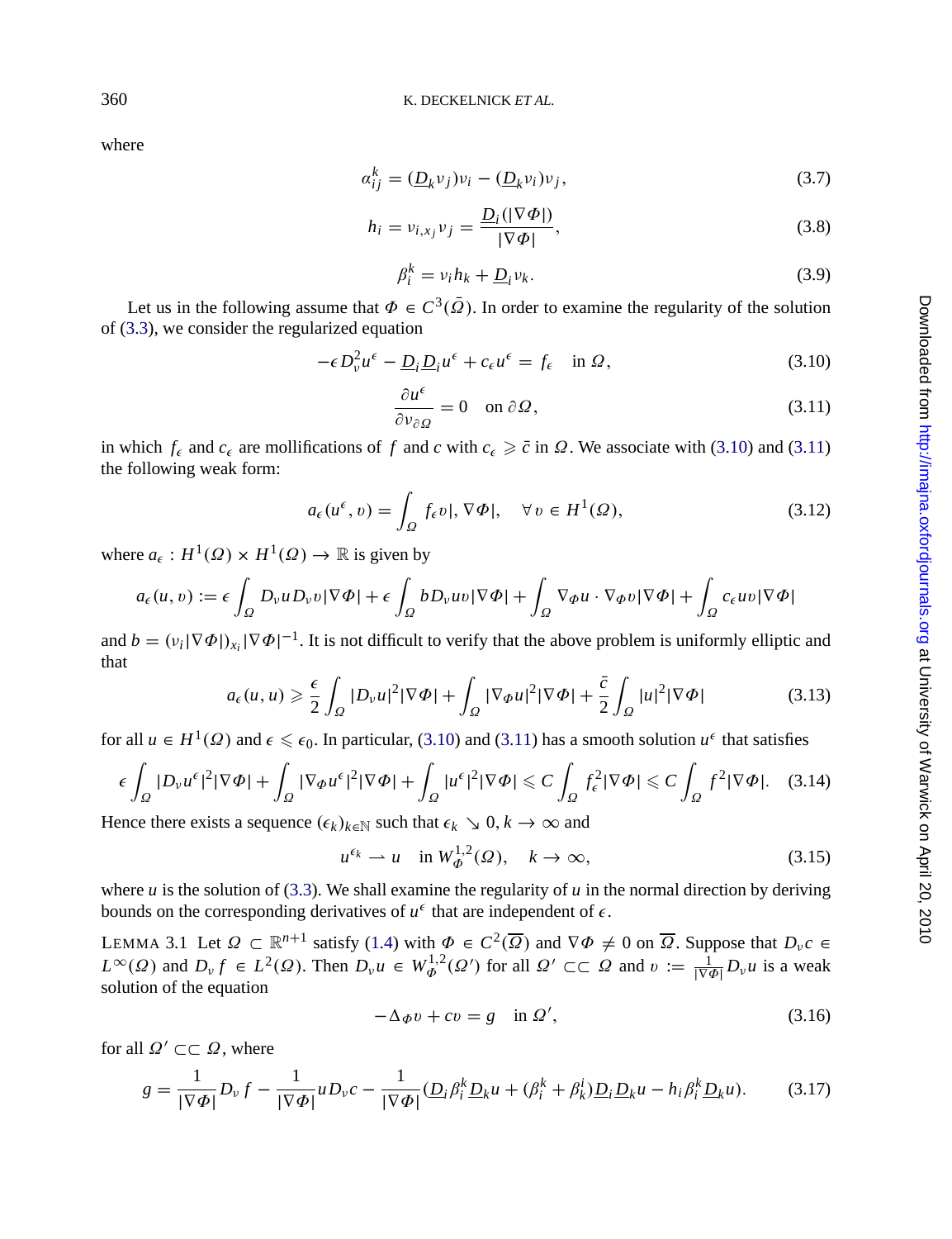<span id="page-10-0"></span>*Proof.* Choose  $r_1 < t_1 < t_2 < r_2$  and  $\Omega'' \subset \subset \Omega$  such that

$$
\Omega' \subset \{x \in \Omega | t_1 < \Phi(x) < t_2\} \subset \{x \in \Omega | r_1 < \Phi(x) < r_2\} \subset \Omega''
$$

and let  $\eta \in C_0^{\infty}(r_1, r_2)$  with  $\eta = 1$  on  $[t_1, t_2]$ . Define  $\zeta(x) := \eta(\Phi(x))$ . Similarly to the proof of Lemma [2.2,](#page-5-0) it can be shown that

$$
f_{\epsilon}, D_{\nu} f_{\epsilon} \to f, D_{\nu} f \quad \text{in } L^2(\Omega'')
$$
 (3.18)

$$
c_{\epsilon}, D_{\nu}c_{\epsilon} \to c, D_{\nu}c \text{ a.e. in } \Omega'' \text{ and } ||D_{\nu}c_{\epsilon}||_{L^{\infty}} \leq C.
$$
 (3.19)

Applying  $D_\nu$  to ([3.10](#page-9-0)) and multiplying by  $|\nabla \Phi|^{-1}$  yields

$$
-\epsilon \frac{1}{|\nabla \Phi|} D_{\nu}^3 u^{\epsilon} - \frac{1}{|\nabla \Phi|} D_{\nu} \underline{D}_i \underline{D}_i u^{\epsilon} + c_{\epsilon} \frac{1}{|\nabla \Phi|} D_{\nu} u^{\epsilon} = \frac{1}{|\nabla \Phi|} D_{\nu} f_{\epsilon} - \frac{1}{|\nabla \Phi|} u^{\epsilon} D_{\nu} c_{\epsilon} \quad \text{in } \Omega. \tag{3.20}
$$

Let us introduce  $v^{\epsilon} := \frac{1}{|\nabla \phi|} D_{\nu} u^{\epsilon}$ . A straightforward calculation shows that

$$
\frac{1}{|\nabla \Phi|} D_{\nu}^3 u^{\epsilon} = D_{\nu}^2 v^{\epsilon} + \gamma_1 D_{\nu} v^{\epsilon} + \gamma_2 v^{\epsilon}, \qquad (3.21)
$$

where

$$
\gamma_1 = 2 \frac{1}{|\nabla \Phi|} D_\nu(|\nabla \Phi|)
$$
 and  $\gamma_2 = \frac{1}{|\nabla \Phi|} D_\nu^2(|\nabla \Phi|).$ 

Next, we deduce with the help of ([3.6](#page-8-0)) that

$$
D_{\nu} \underline{D}_{i} \underline{D}_{i} u^{\epsilon} = \underline{D}_{i} D_{\nu} \underline{D}_{i} u^{\epsilon} - h_{i} D_{\nu} \underline{D}_{i} u^{\epsilon} - \beta_{i}^{k} \underline{D}_{k} \underline{D}_{i} u^{\epsilon}
$$
  
\n
$$
= \underline{D}_{i} (\underline{D}_{i} D_{\nu} u^{\epsilon} - h_{i} D_{\nu} u^{\epsilon} - \beta_{i}^{k} \underline{D}_{k} u^{\epsilon}) - h_{i} \underline{D}_{i} D_{\nu} u^{\epsilon} + h_{i} h_{i} D_{\nu} u^{\epsilon} + h_{i} \beta_{i}^{k} \underline{D}_{k} u^{\epsilon} - \beta_{i}^{k} \underline{D}_{k} \underline{D}_{i} u^{\epsilon}
$$
  
\n
$$
= \underline{D}_{i} \underline{D}_{i} D_{\nu} u^{\epsilon} - \underline{D}_{i} (h_{i} D_{\nu} u^{\epsilon}) - \underline{D}_{i} \beta_{i}^{k} \underline{D}_{k} u^{\epsilon} - \beta_{i}^{k} \underline{D}_{i} \underline{D}_{k} u^{\epsilon} - h_{i} \underline{D}_{i} D_{\nu} u^{\epsilon} + h_{i} h_{i} D_{\nu} u^{\epsilon}
$$
  
\n
$$
+ h_{i} \beta_{i}^{k} \underline{D}_{k} u^{\epsilon} - \beta_{i}^{k} \underline{D}_{k} \underline{D}_{i} u^{\epsilon}. \tag{3.22}
$$

On the other hand, [\(3.8\)](#page-9-0) yields

$$
\underline{D}_{i}\underline{D}_{i}v^{\epsilon} = \underline{D}_{i}\left(-h_{i}\frac{1}{|\nabla\Phi|}D_{\nu}u^{\epsilon} + \frac{1}{|\nabla\Phi|}\underline{D}_{i}D_{\nu}u^{\epsilon}\right)
$$
  
= 
$$
\frac{1}{|\nabla\Phi|}(-\underline{D}_{i}(h_{i}D_{\nu}u^{\epsilon}) + h_{i}h_{i}D_{\nu}u^{\epsilon} + \underline{D}_{i}\underline{D}_{i}D_{\nu}u^{\epsilon} - h_{i}\underline{D}_{i}D_{\nu}u^{\epsilon}),
$$

which combined with  $(3.22)$  implies that

$$
\underline{D}_i \underline{D}_i v^{\epsilon} = \frac{1}{|\nabla \Phi|} (D_\nu \underline{D}_i \underline{D}_i u^{\epsilon} + \underline{D}_i \beta_i^k \underline{D}_k u^{\epsilon} + (\beta_i^k + \beta_k^i) \underline{D}_i \underline{D}_k u^{\epsilon} - h_i \beta_i^k \underline{D}_k u^{\epsilon}). \tag{3.23}
$$

Inserting (3.21) and (3.23) into (3.20), we find that  $v^{\epsilon}$  is a solution of the equation

$$
-\epsilon D_v^2 v^{\epsilon} - \underline{D}_i \underline{D}_i v^{\epsilon} + c_{\epsilon} v^{\epsilon} = g_{\epsilon},\tag{3.24}
$$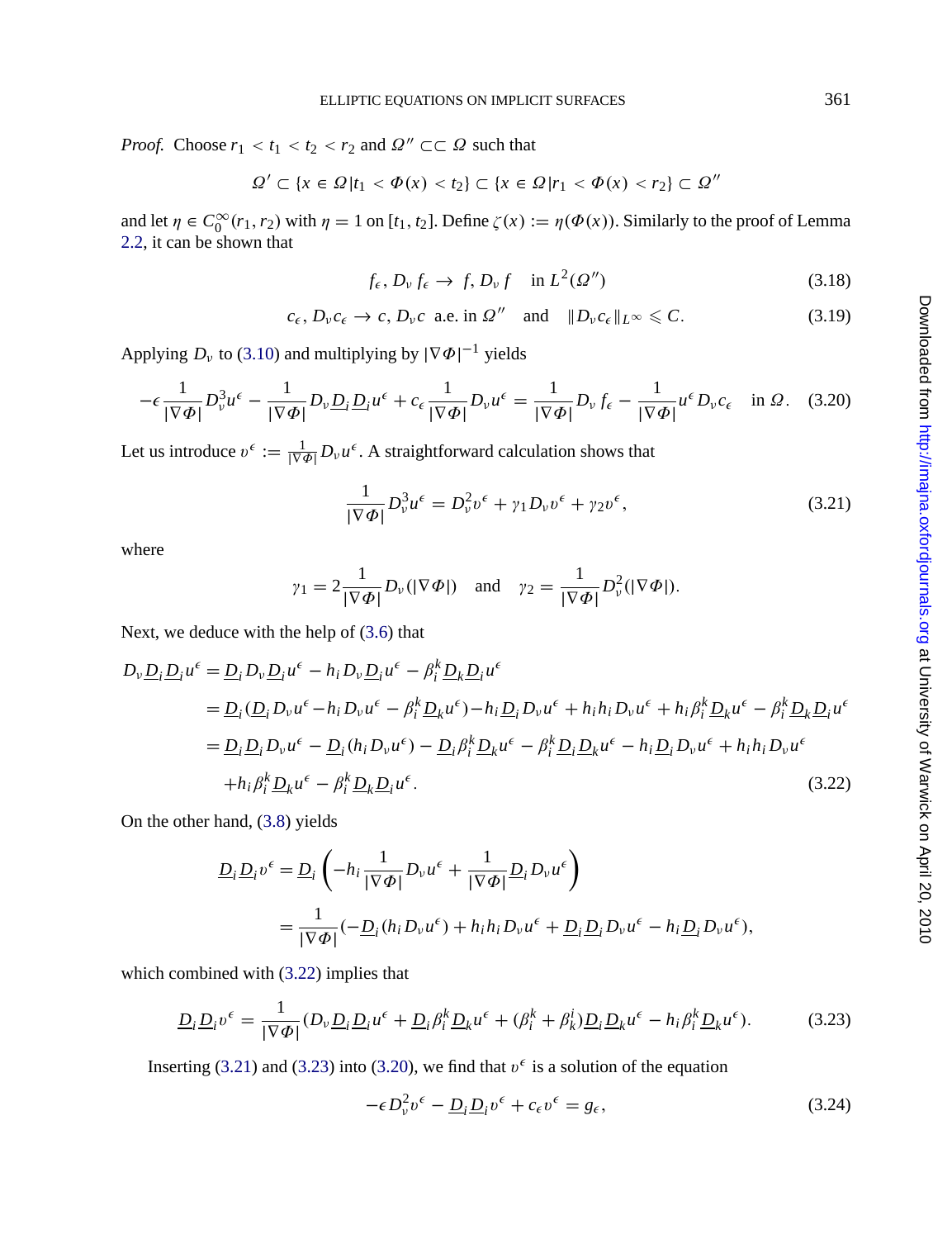where

$$
g_{\epsilon} = \frac{1}{|\nabla \Phi|} D_{\nu} f_{\epsilon} - \frac{1}{|\nabla \Phi|} u^{\epsilon} D_{\nu} c_{\epsilon} + \epsilon \gamma_1 D_{\nu} v^{\epsilon} + \epsilon \gamma_2 v^{\epsilon}
$$

$$
- \frac{1}{|\nabla \Phi|} (\underline{D}_i \beta_i^k \underline{D}_k u^{\epsilon} + (\beta_i^k + \beta_k^i) \underline{D}_i \underline{D}_k u^{\epsilon} - h_i \beta_i^k \underline{D}_k u^{\epsilon}).
$$

Multiplying [\(3.24\)](#page-10-0) by  $\zeta^2 v^{\epsilon} |\nabla \Phi|$ , recalling that  $\zeta = \eta(\Phi(x))$  and integrating over  $\Omega$ , we obtain, in view of ([2.5](#page-5-0)), the regularity of  $\Phi$  and  $\underline{D}_i\Phi = 0$ , that

$$
-\epsilon \int_{\Omega} \zeta^2 D_\nu^2 v^\epsilon v^\epsilon |\nabla \Phi| + \int_{\Omega} \zeta^2 |\nabla \phi v^\epsilon|^2 |\nabla \Phi| + \int_{\Omega} c_\epsilon \zeta^2 |v^\epsilon|^2 |\nabla \Phi| = \int_{\Omega} \zeta^2 g_\epsilon v^\epsilon |\nabla \Phi|. \tag{3.25}
$$

Integration by parts yields

$$
-\epsilon \int_{\Omega} \zeta^2 D_{\nu}^2 v^{\epsilon} v^{\epsilon} |\nabla \Phi| = -\epsilon \int_{\Omega} \zeta^2 (D_{\nu} v^{\epsilon})_{x_i} v^{\epsilon} v_i |\nabla \Phi|
$$
  
\n
$$
= \epsilon \int_{\Omega} \zeta^2 |D_{\nu} v^{\epsilon}|^2 |\nabla \Phi| + \epsilon \int_{\Omega} \zeta^2 D_{\nu} v^{\epsilon} v^{\epsilon} (v_i |\nabla \Phi|)_{x_i} + 2\epsilon \int_{\Omega} \zeta D_{\nu} \zeta D_{\nu} v^{\epsilon} v^{\epsilon} |\nabla \Phi|
$$
  
\n
$$
\geq \frac{\epsilon}{2} \int_{\Omega} \zeta^2 |D_{\nu} v^{\epsilon}|^2 |\nabla \Phi| - C\epsilon \int_{\Omega} |v^{\epsilon}|^2 |\nabla \Phi|.
$$
 (3.26)

Let us next examine the terms on the right-hand side. Firstly,

$$
\left| \int_{\Omega} \left( \frac{1}{|\nabla \Phi|} D_{\nu} f_{\epsilon} - \frac{1}{|\nabla \Phi|} u^{\epsilon} D_{\nu} c_{\epsilon} + \epsilon \gamma_{1} D_{\nu} v^{\epsilon} + \epsilon \gamma_{2} v^{\epsilon} \right) \zeta^{2} v^{\epsilon} |\nabla \Phi| \right|
$$
  

$$
\leq \frac{\bar{c}}{4} \int_{\Omega} \zeta^{2} |v^{\epsilon}|^{2} |\nabla \Phi| + \frac{\epsilon}{4} \int_{\Omega} \zeta^{2} |D_{\nu} v^{\epsilon}|^{2} |\nabla \Phi| + C \int_{\Omega''} |D_{\nu} f_{\epsilon}|^{2} + C \|D_{\nu} c_{\epsilon}\|_{L^{\infty}(\Omega'')}^{2} \int_{\Omega} |u^{\epsilon}|^{2}
$$

provided that  $0 < \epsilon \leq \epsilon_0$ . Next

$$
\left| \int_{\Omega} (\underline{D}_i \beta_i^k \underline{D}_k u^{\epsilon} - h_i \beta_i^k \underline{D}_k u^{\epsilon}) \zeta^2 v^{\epsilon} \right| \leq \frac{\bar{c}}{4} \int_{\Omega} \zeta^2 |v^{\epsilon}|^2 |\nabla \Phi| + C \int_{\Omega} \zeta^2 |\nabla \Phi u^{\epsilon}|^2 |\nabla \Phi|.
$$

Integration by parts gives

$$
\int_{\Omega} \frac{1}{|\nabla \Phi|} (\beta_i^k + \beta_k^i) \underline{D}_i \underline{D}_k u^{\epsilon} \zeta^{2} v^{\epsilon} |\nabla \Phi|
$$
\n
$$
= - \int_{\Omega} \zeta^{2} \underline{D}_i \left( \frac{1}{|\nabla \Phi|} (\beta_i^k + \beta_k^i) \right) \underline{D}_k u^{\epsilon} v^{\epsilon} |\nabla \Phi| - \int_{\Omega} \frac{1}{|\nabla \Phi|} (\beta_i^k + \beta_k^i) \zeta^{2} \underline{D}_k u^{\epsilon} \underline{D}_i v^{\epsilon} |\nabla \Phi|
$$

and hence

$$
\left| \int_{\Omega} \frac{1}{|\nabla \Phi|} (\beta_i^k + \beta_k^i) \underline{D}_i \underline{D}_k u^{\epsilon} \zeta^{2} v^{\epsilon} |\nabla \Phi| \right|
$$
  
\$\leqslant \frac{\bar{c}}{4} \int\_{\Omega} \zeta^{2} |v^{\epsilon}|^{2} |\nabla \Phi| + \frac{1}{2} \int\_{\Omega} \zeta^{2} |\nabla\_{\Phi} v^{\epsilon}|^{2} |\nabla \Phi| + C \int\_{\Omega} |\nabla\_{\Phi} u^{\epsilon}|^{2} |\nabla \Phi|.

<span id="page-11-0"></span>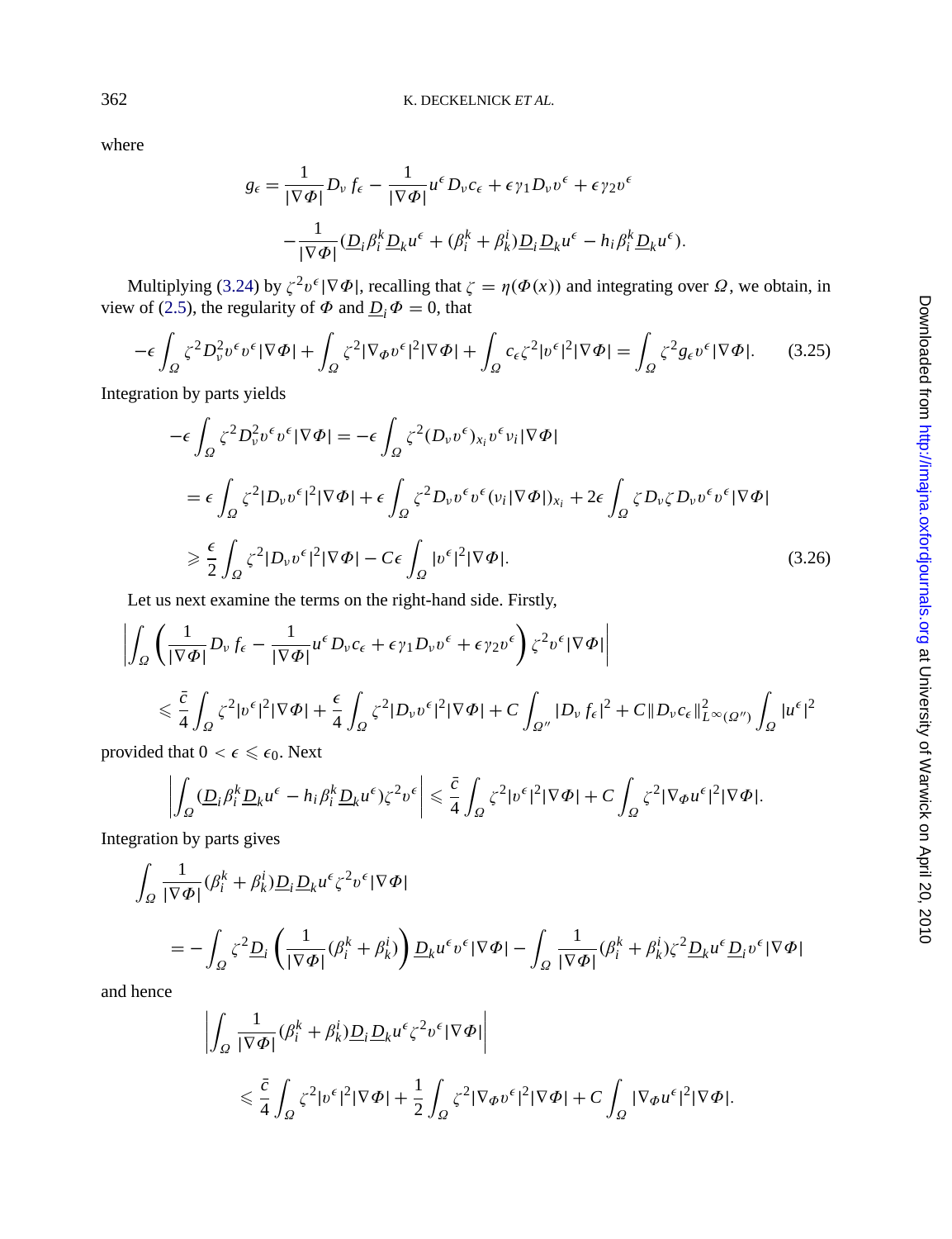<span id="page-12-0"></span>Inserting the above estimates into ([3.25](#page-11-0)) and recalling [\(3.14\)](#page-9-0) as well as [\(3.18](#page-10-0)) and ([3.19](#page-10-0)), we conclude that

$$
\epsilon \int_{\Omega} \zeta^2 |D_{\nu} v^{\epsilon}|^2 |\nabla \Phi| + \int_{\Omega} \zeta^2 |\nabla \Phi v^{\epsilon}|^2 |\nabla \Phi| + \int_{\Omega} \zeta^2 |v^{\epsilon}|^2 |\nabla \Phi|
$$
  

$$
\leq C \int_{\Omega''} |D_{\nu} f_{\epsilon}|^2 + C \int_{\Omega} (|u^{\epsilon}|^2 + |\nabla \Phi u^{\epsilon}|^2) |\nabla \Phi| \leq C.
$$

Since  $\zeta \equiv 1$  on  $\Omega'$ , we infer that  $(v^{\epsilon})_{0 \leq \epsilon \leq \epsilon_0}$  is bounded in  $W^{1,2}_{\phi}(\Omega')$ . Thus there exists a sequence  $(\epsilon_k)_{k \in \mathbb{N}}, \epsilon_k \searrow 0$  such that [\(3.15](#page-9-0)) holds and

$$
v^{\epsilon_k} \rightharpoonup v \in W^{1,2}_{\phi}(\Omega'). \tag{3.27}
$$

It is not difficult to show that this implies that  $D_\nu u$  exists and satisfies  $D_\nu u = |\nabla \Phi| v \in W^{1,2}_\Phi(\Omega').$ Let us finally derive the equation that is satisfied by  $v$ . For this purpose, we return to  $(3.24)$  $(3.24)$  $(3.24)$  and multiply this equation by  $\varsigma |\nabla \Phi|$  for an arbitrary  $\varsigma \in C_0^{\infty}(\Omega')$ . Thus

$$
-\epsilon_k \int_{\Omega'} D_\nu^2 v^{\epsilon_k} \varsigma |\nabla \Phi| + \int_{\Omega'} \underline{D}_i v^{\epsilon_k} \underline{D}_i \varsigma |\nabla \Phi| + \int_{\Omega'} c_{\epsilon_k} v^{\epsilon_k} \varsigma |\nabla \Phi| = \int_{\Omega'} g_{\epsilon_k} \varsigma |\nabla \Phi|.
$$

Combining the relation  $\epsilon_k D_\nu v^{\epsilon_k} \to 0$  in  $L^2(\Omega')$  with [\(3.15\)](#page-9-0) and (3.27) and the fact that  $u \in W^{2,2}(\Omega)$ , one can pass to the limit in the above relation to obtain

$$
\int_{\Omega'} \nabla_{\Phi} v \cdot \nabla_{\Phi} \varsigma |\nabla \Phi| + \int_{\Omega'} cv \varsigma |\nabla \Phi| = \int_{\Omega'} g \varsigma |\nabla \Phi|,
$$

where *g* is given in [\(3.17](#page-9-0)).

Observing that  $g \in L^2(\Omega')$ , we have proved the following regularity theorem.

THEOREM 3.2 In addition to the assumptions of Theorem [3.1](#page-8-0), suppose that  $\Phi \in C^3(\overline{\Omega})$  and that the coefficients satisfy  $D_\nu c \in L^\infty(\Omega)$  and  $D_\nu f \in L^2(\Omega)$ . Then  $D_\nu u \in W^{2,2}_{\Phi}(\Omega')$  for all  $\Omega' \subset\subset \Omega$  and

$$
||D_{\nu}u||_{W^{2,2}_{\Phi}(\Omega')} \leqslant C(||f||_{L^{2}(\Omega)} + ||D_{\nu}f||_{L^{2}(\Omega)}).
$$
\n(3.28)

The constant *C* depends on  $\Omega$ ,  $\Omega'$ ,  $\Phi$ ,  $\bar{c}$  and  $c$ .

REMARK [3.1](#page-8-0) Since  $\nabla f = \nabla_{\phi} f + D_{\nu} f \nu$ , Theorems 3.1 and 3.2 imply that  $u \in W^{1,2}(\Omega')$  for all  $Ω' ⊂ ⊂ Ω$ . Higher regularity of *u* can now be obtained by iterating the above arguments under appropriately strengthened hypotheses on the data of the problem. For example, estimating the second normal derivative would require deriving an equation for  $w = |\nabla \Phi|^{-2} D_v^2 u$ .

#### **4. Numerical scheme and error analysis**

#### 4.1 *Finite-element approximation*

Let  $\Omega_0$  be an open polyhedral domain such that  $B_\delta(\Gamma) \subset \Omega_0 \subset \subset \Omega$  for some  $\delta > 0$ , where  $B_\delta(\Gamma) = \{x \in \Omega | \text{dist}(x, \Gamma) < \delta\}$ . Let  $\mathcal{T}_h$  be a triangulation of  $\Omega_0$  with maximum mesh size  $h :=$ max $T ∈ T_h$  diam(*T*). We suppose that the triangulation is quasi-uniform in the sense that there exists a constant  $\kappa > 0$  (independent of *h*) such that each  $T \in \mathcal{T}_h$  is contained in a ball of radius  $\kappa^{-1}h$  and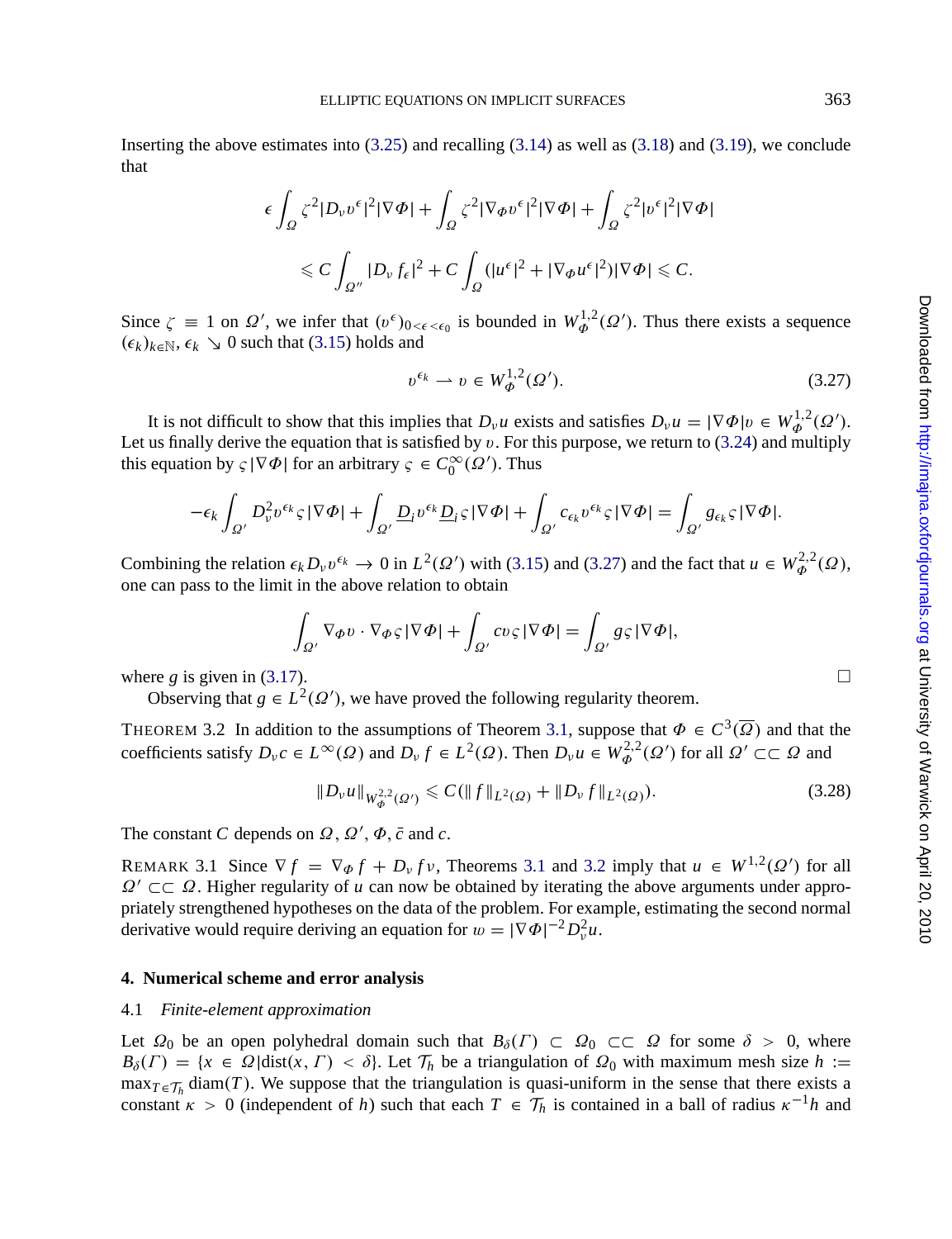contains a ball of radius  $\kappa h$ . We denote by  $a_1, \ldots, a_N$  the nodes of the triangulation and by  $\psi_1, \ldots, \psi_N$ the corresponding linear basis functions, i.e.  $\psi_i \in C^0(\overline{\Omega}_0)$  and  $\psi_{i|T} \in P_1(T)$  for all  $T \in \mathcal{T}_h$  satisfying  $\psi_i(a_j) = \delta_{ij}$  for all  $i, j = 1, \ldots, N$ .

Let us define  $\Phi_h := I_h \Phi = \sum_{i=1}^N \Phi(a_i) \psi_i$  as the usual Lagrange interpolation of  $\Phi$ . In view of the smoothness of  $\Phi$ , we have

$$
\|\Phi - \Phi_h\|_{L^{\infty}(\Omega_0)} + h \|\nabla \Phi - \nabla \Phi_h\|_{L^{\infty}(\Omega_0)} \leqslant Ch^2,
$$
\n(4.1)

from which we infer in particular that  $|\nabla \Phi_h| \ge c_0$  in  $\overline{Q}_0$  for  $0 < h \le h_0$ . Hence we can define

$$
P_h = I - \nu_h \otimes \nu_h, \quad \text{where } \nu_h = \frac{\nabla \Phi_h}{|\nabla \Phi_h|}.
$$

Our aim is to estimate the error between  $u_h$  and the exact solution  $u$ . Since the equation for  $u$  is given in terms of the level set of  $\Phi$  rather than that of  $\Phi_h$ , it turns out to be useful to work with the transformation *Fh* defined in Lemma 4.1.

LEMMA 4.1 For *h* sufficiently small, there exists a bilipschitz mapping  $F_h: \Omega_0 \to \Omega_0^h = F_h(\Omega_0)$  such that  $\Phi \circ F_h = \Phi_h$  and

$$
\|id - F_h\|_{L^{\infty}(\Omega_0)} + h\|I - DF_h\|_{L^{\infty}(\Omega_0)} \leq C h^2.
$$
 (4.2)

*Proof.* We try to find *Fh* in the form

$$
F_h(x) = x + \frac{\eta_h(x)}{|\nabla \Phi(x)|} \nu(x), \quad x \in \Omega_0,
$$

where  $\eta_h$ :  $\Omega_0 \to \mathbb{R}$  has to be determined. A Taylor expansion yields

$$
\Phi(F_h(x)) = \Phi(x) + \nabla \Phi(x) \cdot \frac{\eta_h(x)}{|\nabla \Phi(x)|} \nu(x)
$$
  
+ 
$$
\frac{\eta_h(x)^2}{|\nabla \Phi(x)|^2} \int_0^1 (1-t) D^2 \Phi\left(x + t \frac{\eta_h(x)}{|\nabla \Phi(x)|} \nu(x)\right) dt \nu(x) \cdot \nu(x)
$$
  
= 
$$
\Phi(x) + \eta_h(x) + \frac{\eta_h(x)^2}{|\nabla \Phi(x)|^2} \int_0^1 (1-t) D^2 \Phi\left(x + t \frac{\eta_h(x)}{|\nabla \Phi(x)|} \nu(x)\right) dt \nu(x) \cdot \nu(x)
$$

in view of ([2.2](#page-4-0)). Hence  $\Phi(F_h(x)) = \Phi_h(x)$  if and only if

$$
\eta_h(x) = \Phi_h(x) - \Phi(x) - \frac{\eta_h(x)^2}{|\nabla \Phi(x)|^2} \int_0^1 (1 - t) D^2 \Phi\left(x + t \frac{\eta_h(x)}{|\nabla \Phi(x)|} \nu(x)\right) dt \nu(x) \cdot \nu(x), \quad x \in \Omega_0.
$$
\n(4.3)

This equation can be solved by applying Banach's fixed point theorem to the operator  $S : B \rightarrow$  $W^{1,\infty}(\Omega_0)$ :

$$
(S\psi)(x) := \Phi_h(x) - \Phi(x) - \frac{\psi(x)^2}{|\nabla \Phi(x)|^2} \int_0^1 (1-t) D^2 \Phi\left(x + t \frac{\psi(x)}{|\nabla \Phi(x)|} \nu(x)\right) dt \nu(x) \cdot \nu(x), \quad x \in \Omega_0.
$$

Here *B* is the closed subset of  $W^{1,\infty}(\Omega_0)$  given by

$$
B := \{ \psi \in W^{1,\infty}(\Omega_0) | \|\psi\|_{L^{\infty}(\Omega_0)} + h \|D\psi\|_{L^{\infty}(\Omega_0)} \leq K h^2 \},\
$$

where *K* is chosen sufficiently large and *h* is sufficiently small. We omit the details.

<span id="page-13-0"></span>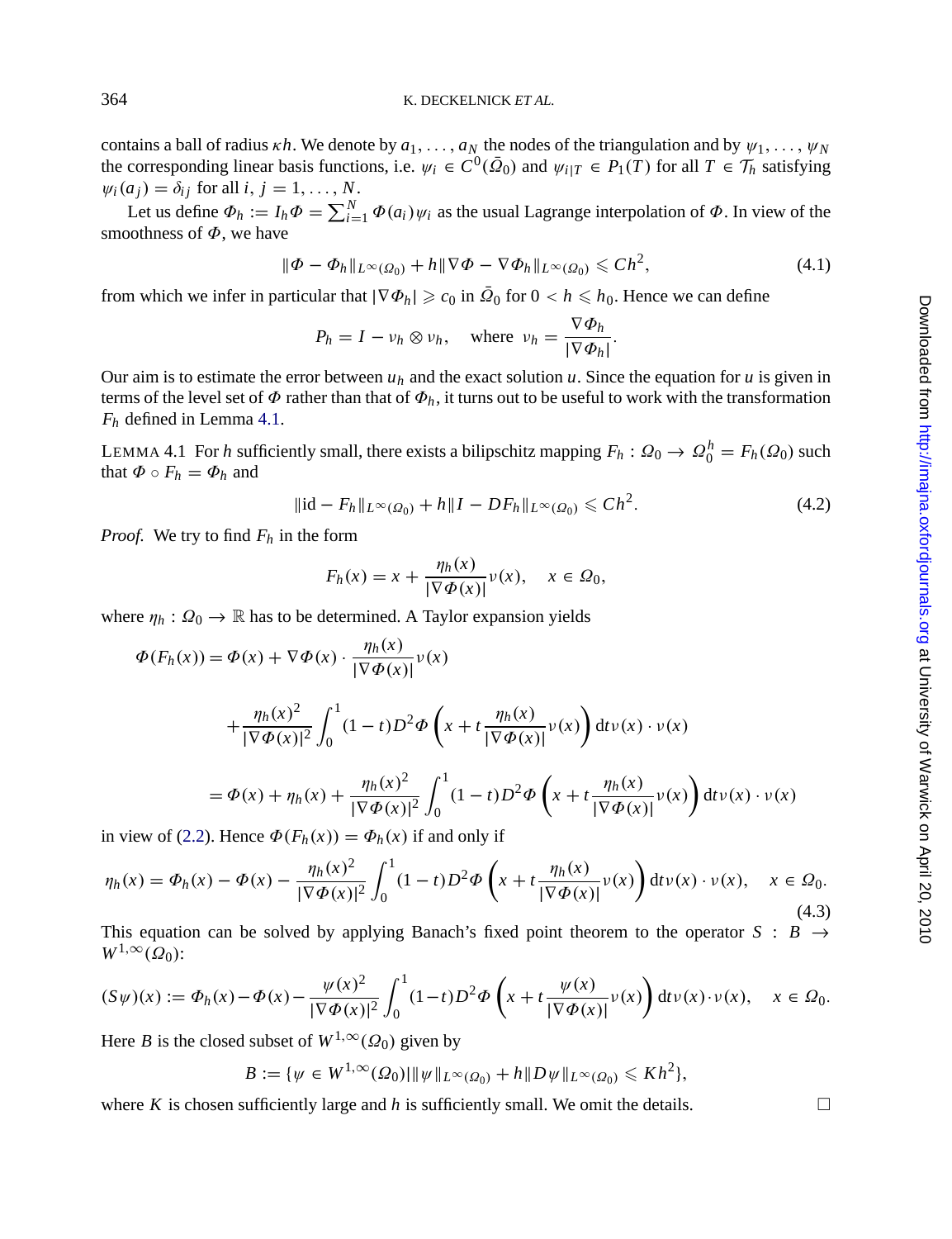#### <span id="page-14-0"></span>4.2 *Finite-element scheme*

Let us next describe the numerical scheme. The computational domain is taken as a narrow band of the form

$$
D_h := \{x \in \Omega_0 \, \vert \, \vert \Phi_h(x) \vert < \gamma \, h \}.
$$

Let  $\mathcal{T} \subseteq \mathcal{T} \in \mathcal{T} \setminus \mathcal{D}_h$   $\neq \emptyset$  denote the computational elements and consider the nodes of all simplices *T* belonging to  $\mathcal{T}$   $\frac{C}{h}$ . After relabelling we may assume that these nodes are given by  $a_1, \ldots, a_m$ . Let  $S_h := \text{span}\{\psi_1, \ldots, \psi_m\}$ . The discrete problem now reads: find  $u_h \in S_h$  such that

$$
\int_{D_h} P_h \nabla u_h \cdot \nabla v_h |\nabla \Phi_h| + \int_{D_h} c u_h v_h |\nabla \Phi_h| = \int_{D_h} f v_h |\nabla \Phi_h|, \quad \forall v_h \in S_h.
$$
\n(4.4)

Our error analysis requires the conditions

$$
\Gamma \subset \bigcup_{\Gamma \cap T \neq \emptyset} T \subseteq \bar{D}_h, \quad 0 < h \leq h_1,\tag{4.5}
$$

and

$$
|D_h| \leqslant Ch. \tag{4.6}
$$

Condition (4.5) can be satisfied by choosing

$$
\gamma = \max_{x \in \bar{\Omega}} |\nabla \Phi(x)|.
$$

To see this, note that if  $x \in \Gamma \cap T$  and  $y \in T$  we have, because  $\Phi_h$  is linear, that, for a vertex *a* of *T*,

$$
|\Phi_h(y)| \leq |\Phi_h(a)| = |\Phi(a)| = |\Phi(a) - \Phi(x)| \leq h \max_{\bar{\Omega}} |\nabla \Phi| = \gamma h.
$$

REMARK 4.1 In the case that  $\Phi$  is a signed distance function then we can choose  $\gamma = 1$ .

The bound on the measure of  $D_h$ , (4.6), follows from the observation that, for *h* sufficiently small,  $|\Phi| < 2\gamma h$  on  $D_h$  and, since  $|\nabla \Phi| \geq c_\Phi > 0$  on  $\Omega_0$ , using the coarea formula we have

$$
|D_h| \leqslant \int_{-2\gamma h}^{2\gamma h} \int_{\Gamma_r} \frac{1}{|\nabla \Phi|} \leqslant \frac{4\gamma \left| \Gamma_* \right|}{c_{\Phi}} h,
$$

where  $|\Gamma_*|$  is a bound for the measure of the level sets of  $\Phi$  in  $\Omega_0$ .

### 4.3 *Error analysis*

THEOREM 4.1 Assume that the solution *u* of [\(3.3\)](#page-8-0) belongs to  $W^{2,\infty}(\Omega_0)$  and that *c*,  $f \in W^{1,\infty}(\Omega_0)$ . Let  $u_h$  be the solution of the finite-element scheme defined as in Section 4.2 satisfying (4.5). Then

$$
||u-u_h||_{H^1(\Gamma)} \leqslant Ch.
$$

*Proof.* We use the transformation *Fh* defined in Lemma [4.1.](#page-13-0) In order to derive the corresponding error relation, we take an arbitrary  $v_h \in S_h$ , multiply ([3.2](#page-7-0)) by  $v_h \circ F_h^{-1}$  and integrate over  $D^h := F_h(D_h)$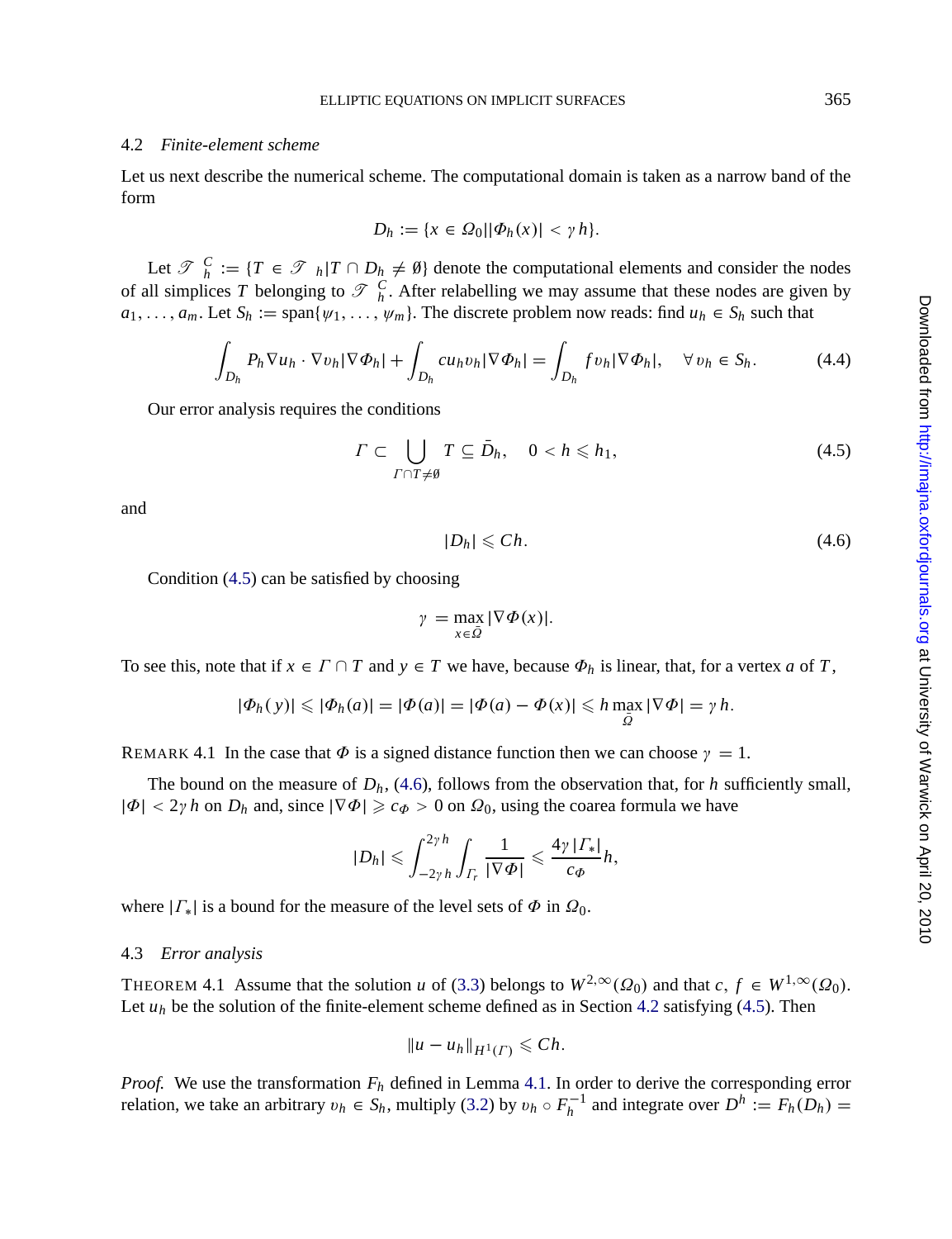${x \in \Omega_0 | \phi(x) | \lt y h}$ . Since the unit outer normal to  $\partial D^h$  points in the direction of  $\nabla \phi$ , integration by parts yields

$$
\int_{D^h} P \nabla u \cdot \nabla (v_h \circ F_h^{-1}) |\nabla \Phi| + \int_{D^h} cu v_h \circ F_h^{-1} |\nabla \Phi| = \int_{D^h} f v_h \circ F_h^{-1} |\nabla \Phi|, \quad \forall v_h \in S_h. \quad (4.7)
$$

From  $\Phi \circ F_h = \Phi_h$ , it follows that

$$
\nabla \Phi = (DF_h)^{-T} \nabla \Phi_h,
$$

which yields

$$
P(DF_h)^{-T}P_h = P\left((DF_h)^{-T} - \frac{|\nabla \Phi|}{|\nabla \Phi_h|} \nu \nu_h^{\mathrm{T}}\right) = P(DF_h)^{-T}.
$$

Hence we have

$$
P \nabla (v_h \circ F_h^{-1}) = P (D F_h)^{-1} (P_h \nabla v_h) \circ F_h^{-1}.
$$
 (4.8)

Using the transformation rule, (4.8) and the fact that  $P^2 = P$ , we obtain

$$
\int_{D^h} P \nabla u \cdot \nabla (v_h \circ F_h^{-1}) |\nabla \Phi|
$$
\n
$$
= \int_{D_h} (P \nabla u) \circ F_h \cdot (P \nabla (v_h \circ F_h^{-1})) \circ F_h | (\nabla \Phi) \circ F_h || \det D F_h |
$$
\n
$$
= \int_{D_h} (P \nabla u) \circ F_h \cdot (DF_h)^{-T} P_h \nabla v_h | (\nabla \Phi) \circ F_h || \det D F_h |
$$
\n
$$
= \int_{D_h} P_h \nabla u \cdot \nabla v_h |\nabla \Phi_h| + \int_{D_h} R_h \cdot P_h \nabla v_h,
$$

where

$$
|R_h| = |(DF_h)^{-1}(P\nabla u) \circ F_h|(\nabla \Phi) \circ F_h||\det DF_h| - P_h \nabla u|\nabla \Phi_h||
$$
  
\n
$$
\leq |[(DF_h)^{-1}|\det DF_h| - I](P \nabla u) \circ F_h|(\nabla \Phi) \circ F_h||
$$
  
\n
$$
+ |(P \nabla u) \circ F_h|(\nabla \Phi) \circ F_h| - P \nabla u|\nabla \Phi|| + |P \nabla u|\nabla \Phi| - P_h \nabla u|\nabla \Phi_h||
$$
  
\n
$$
\leq C(||DF_h - I||_{L^{\infty}(\Omega_0)} + ||\nabla (\Phi - \Phi_h)||_{L^{\infty}(\Omega_0)}) ||\nabla u||_{L^{\infty}(\Omega_0)}
$$
  
\n
$$
+ C(||\nabla u||_{W^{1,\infty}(\Omega_0)} + ||\nabla \Phi||_{W^{1,\infty}(\Omega_0)}) ||F_h - id||_{L^{\infty}(\Omega_0)}.
$$

Hence

$$
\int_{D^h} P \nabla u \cdot \nabla (v_h \circ F_h^{-1}) |\nabla \Phi| = \int_{D_h} P_h \nabla u \cdot \nabla v_h |\nabla \Phi_h| + R_h^1(v_h),
$$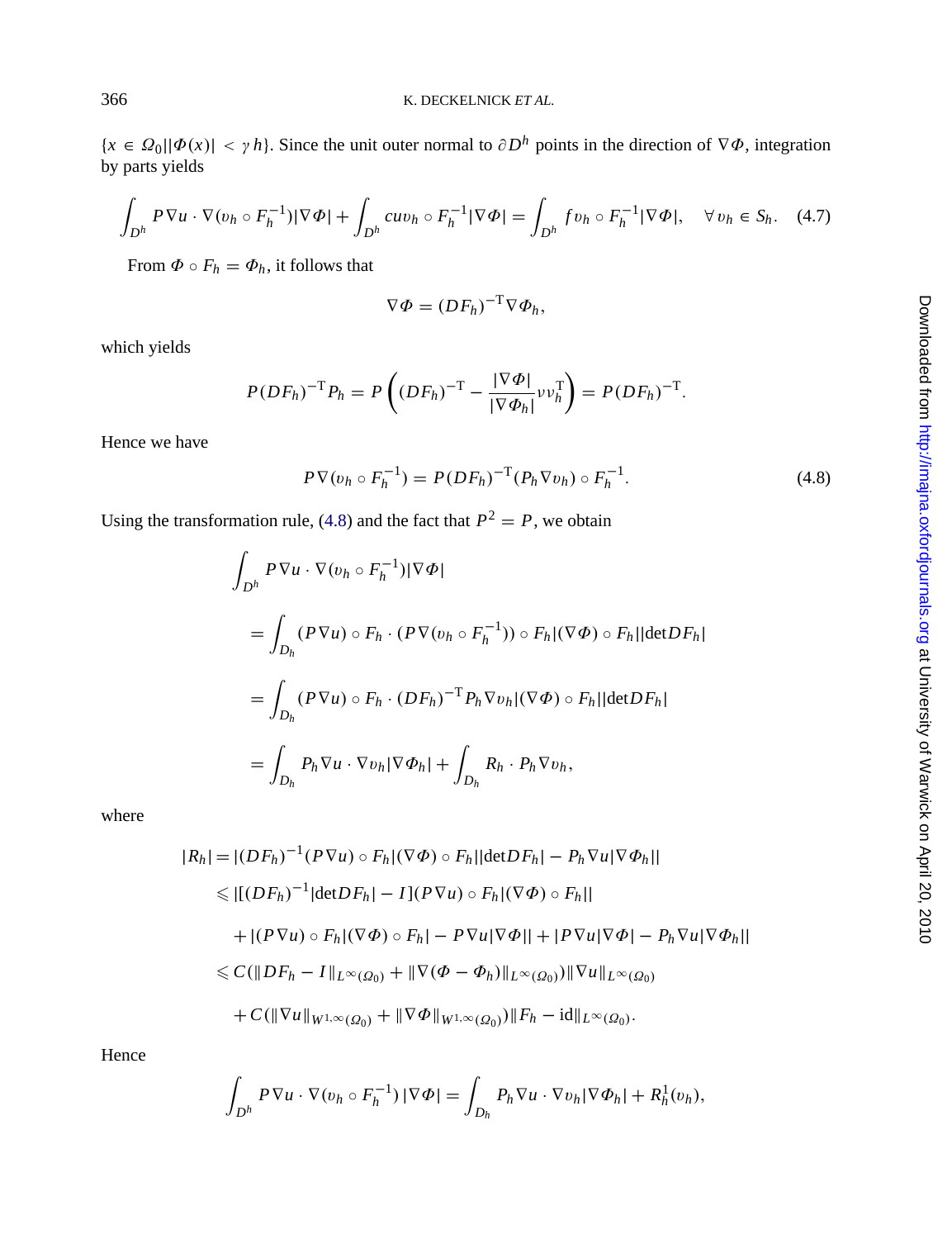at University of Warwick on April 20, 2010 <http://imajna.oxfordjournals.org> Downloaded from

<span id="page-16-0"></span>while  $(4.1)$  and  $(4.2)$  $(4.2)$  $(4.2)$  imply that

$$
|R_h^1(v_h)| \leq \left| \int_{D_h} R_h \cdot P_h \nabla v_h \right| \leq C h |D_h|^{\frac{1}{2}} \|P_h \nabla v_h\|_{L^2(D_h)} \leq C h^{\frac{3}{2}} \|P_h \nabla v_h\|_{L^2(D_h)}, \tag{4.9}
$$

where we have used the bound on  $|D_h|$ , [\(4.6\)](#page-14-0). Since *c*,  $f \in W^{1,\infty}(\Omega_0)$ , one shows in a similar way that

$$
\int_{D^h} cu v_h \circ F_h^{-1} |\nabla \Phi| = \int_{D_h} cu v_h |\nabla \Phi_h| + R_h^2(v_h),
$$
  

$$
\int_{D^h} fv_h \circ F_h^{-1} |\nabla \Phi| = \int_{D_h} fv_h |\nabla \Phi_h| + R_h^3(v_h),
$$

where

$$
|R_h^j(v_h)| \leq C h^{\frac{3}{2}} \|v_h\|_{L^2(D_h)}, \quad j = 2, 3. \tag{4.10}
$$

Let us introduce  $e : D_h \to \mathbb{R}, e := u - u_h$ ; in view of the above calculations, *e* satisfies the relation

$$
\int_{D_h} P_h \nabla e \cdot \nabla v_h |\nabla \Phi_h| + \int_{D_h} c e v_h |\nabla \Phi_h| = R_h^3(v_h) - R_h^1(v_h) - R_h^2(v_h)
$$
\n(4.11)

for all  $v_h \in S_h$ . As usual, we split *e* as follows:

$$
e = \left(u - \sum_{i=1}^m u(a_i)\psi_i\right) + \left(\sum_{i=1}^m u(a_i)\psi_i - u_h\right) \equiv \rho_h + \theta_h,
$$

where  $\rho_h$  is the interpolation error and  $\theta_h \in S_h$ . Since  $\cup_{T \in \mathcal{T}_h^C} T \subset B_{Ch}(T)$ , we have

$$
\|\rho_h\|_{H^1(D_h)}^2 \leq C h \max_{T \in \mathcal{T}_h^C} \|\rho_h\|_{W^{1,\infty}(T)}^2 \leq C h^3 \max_{T \in \mathcal{T}_h^C} \|D^2 u\|_{L^\infty(T)}^2 \leq C h^3 \|D^2 u\|_{L^\infty(\Omega_0)}^2, \quad (4.12)
$$

$$
\|\rho_h\|_{H^1(\Gamma)} \leq C \|\rho_h\|_{W^{1,\infty}(\Gamma)} \leq C h \|D^2 u\|_{L^\infty(\Omega_0)}.
$$
\n(4.13)

Next, inserting  $v_h = \theta_h$  into (4.11) and recalling (4.9) and (4.10) as well as (4.12), we obtain

$$
\int_{D_h} (|P_h \nabla \theta_h|^2 + |\theta_h|^2) \leq C \|\rho_h\|_{H^1(D_h)} \left( \int_{D_h} (|P_h \nabla \theta_h|^2 + |\theta_h|^2) \right)^{\frac{1}{2}} + C \sum_{j=1}^3 |R_h^j(\theta_h)|
$$
  

$$
\leq C h^{\frac{3}{2}} \left( \int_{D_h} (|P_h \nabla \theta_h|^2 + |\theta_h|^2) \right)^{\frac{1}{2}}
$$

and hence

$$
\int_{D_h} (|P_h \nabla \theta_h|^2 + |\theta_h|^2) \leq C h^3. \tag{4.14}
$$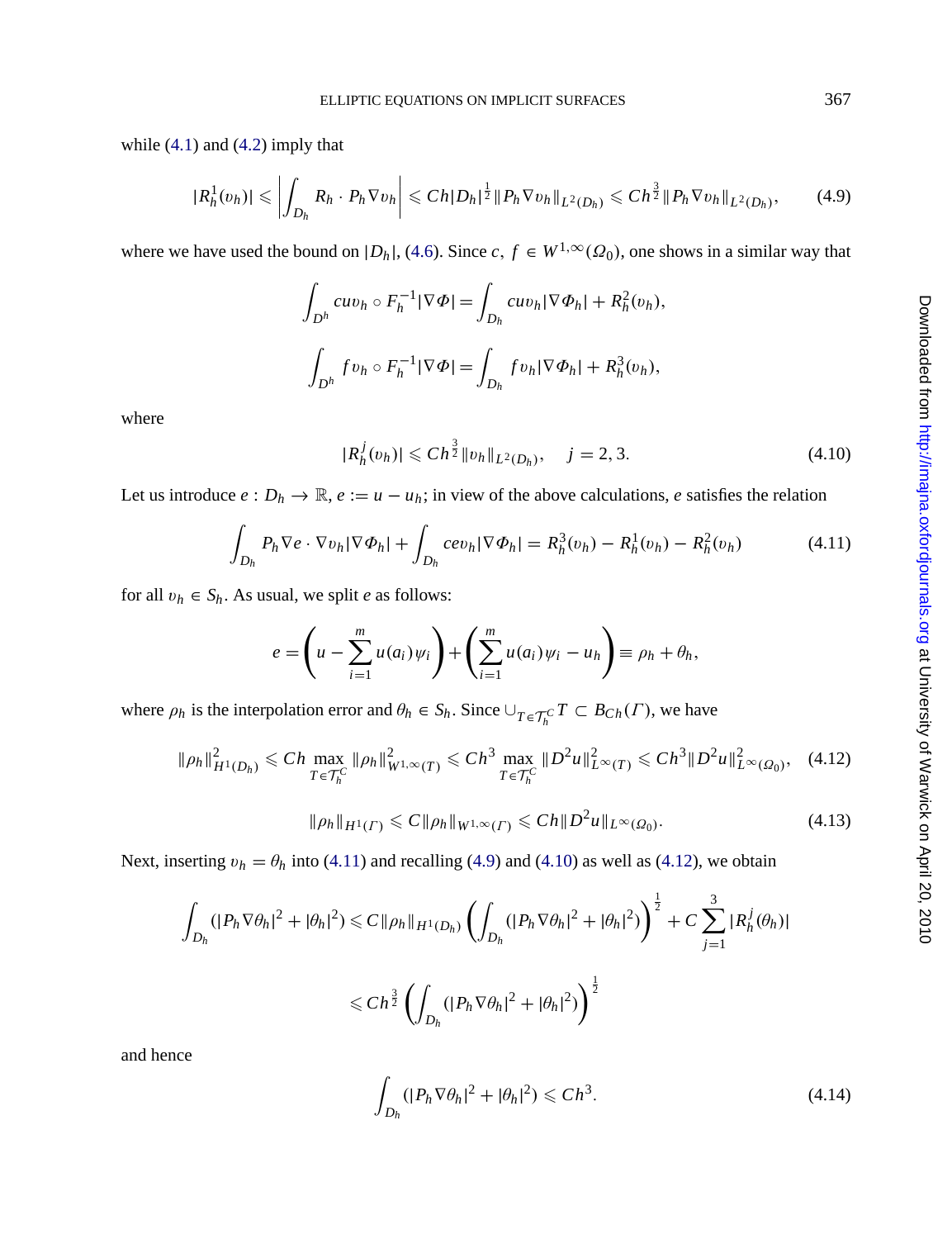<span id="page-17-0"></span>Let us now turn to the error estimate on  $\Gamma$ . Using inverse estimates together with ([4.1](#page-13-0)), ([4.5\)](#page-14-0) and ([4.14](#page-16-0)), we infer

$$
\|\theta_h\|_{H^1(\Gamma)}^2 = \int_{\Gamma} (|\theta_h|^2 + |P \nabla \theta_h|^2)
$$
  
\n
$$
\leqslant \sum_{T \cap \Gamma \neq \emptyset} |T \cap \Gamma| (\|\theta_h\|_{L^{\infty}(T)}^2 + |(P_h \nabla \theta_h)_{|T}|^2 + C h_T^2 |\nabla \theta_h_{|T}|^2)
$$
  
\n
$$
\leqslant C \sum_{T \cap \Gamma \neq \emptyset} h_T^n (h_T^{-(n+1)} \|\theta_h\|_{L^2(T)}^2 + |(P_h \nabla \theta_h)_{|T}|^2)
$$
  
\n
$$
\leqslant C \sum_{T \cap \Gamma \neq \emptyset} h_T^{-1} \int_{T} (|\theta_h|^2 + |P_h \nabla \theta_h|^2)
$$
  
\n
$$
\leqslant C h^{-1} \int_{D_h} (|\theta_h|^2 + |P_h \nabla \theta_h|^2)
$$
  
\n
$$
\leqslant Ch^2.
$$

Combining this estimate with [\(4.13\)](#page-16-0), we then obtain

$$
||u - u_h||_{H^1(\Gamma)} \le ||\rho_h||_{H^1(\Gamma)} + ||\theta_h||_{H^1(\Gamma)} \le Ch
$$

and the theorem is proved.

# **5. Numerical results**

In this section we present the results of some numerical tests and experiments. In particular, they confirm the order *h* convergence in the  $H^1(\Gamma)$ -norm and suggest higher-order convergence in the  $L^2(\Gamma)$ -norm. A detailed description of the finite-element space was given in Section [4.2](#page-14-0).

# 5.1 *Implementing the unfitted finite-element method*

As described in Section [4.2,](#page-14-0) we replace the smooth level set function  $\Phi$  by its piecewise linear interpolant  $\Phi_h = I_h \Phi$  and work on  $D_h = \{x \in \Omega_0 | |\Phi_h(x)| < \gamma h\}$ , yielding the finite-element scheme ([4.4](#page-14-0)). The set  $D_h$  then consists of simplices *T* and sub-elements  $\tilde{T}$  that are 'cut-off' simplices. In practice, it is not necessary to keep the mesh data structures for a uniformly refined triangulation of  $\Omega_0$  as elements not intersecting  $D_h$  play no part in the computation. So, in the implementation reported here, the domain  $\Omega_0$  is triangulated coarsely and then the grid is refined in a strip that includes the computational domain *Dh*.

For example, a typical situation for a curve in two space dimensions is shown in Fig. [1](#page-18-0). The curve Γ intersects the two-dimensional grid quite arbitrarily, giving rise to sub-elements *T*˜ that are triangles or quadrilaterals of arbitrary size and regularity. The method then yields a standard linear system

$$
SU + MU = b,
$$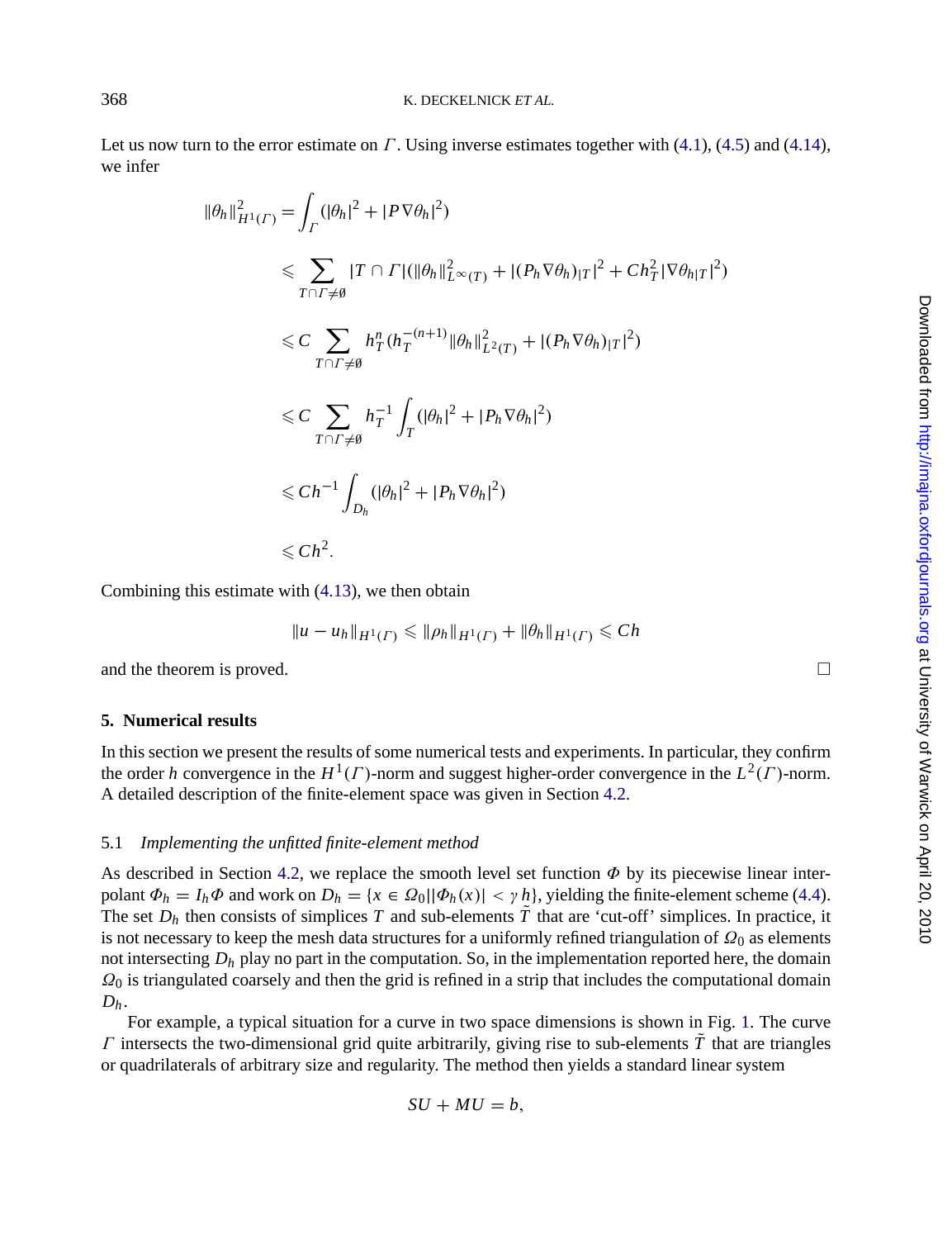### ELLIPTIC EQUATIONS ON IMPLICIT SURFACES 369

<span id="page-18-0"></span>

FIG. 1. The curve  $\Gamma$  (red in the electronic version of the article) intersects the cartesian grid in an uncontrolled way (left). The unfitted finite-element method is applied to the white strip around the curve (right).

with stiffness matrix *S*, mass matrix *M* and right-hand side *b* given by

$$
S_{ij} = \int_{D_h} P_h \nabla \psi_i \cdot \nabla \psi_j |\nabla \Phi_h|, \quad M_{ij} = \int_{D_h} c \psi_i \psi_j |\nabla \Phi_h|, \quad b_i = \int_{D_h} f \psi_i |\nabla \Phi_h|, \quad i, j = 1, \dots, m,
$$

where *m* denotes the number of vertices of the triangles belonging to  $\mathcal{T}_h^C$ . Note that this includes vertices lying outside *Dh*.

In the usual way, one assembles the matrices element by element. In the case of elements that intersect  $D_h$ , one has to calculate the sub-element mass matrix  $M<sup>T</sup>$  and the element stiffness matrix  $S<sup>T</sup>$ :

$$
M_{ij}^{\tilde{T}} = \int_{\tilde{T}} c \psi_i^T \psi_j^T |\nabla \Phi_h|, \quad S_{ij}^{\tilde{T}} = \int_{\tilde{T}} P_h \nabla \psi_i^T \cdot \nabla \psi_j^T |\nabla \Phi_h|, \quad i, j = 1, \dots, m.
$$

Here  $\psi_i^T$  denotes the *i*th local basis function on  $T \supset T$ . The quantity  $\nabla \Phi_h$  is constant on  $\tilde{T}$ . For the computation of the integrals we split  $\tilde{T}$  into simplices and use standard integration formulas on these.

Note that, since the sub-elements  $\tilde{T}$  of the cut-off triangulation can be arbitrarily small, it is possible that the resulting equations for vertices in  $\mathcal{T}_h^C$  that lie outside of  $D_h$  may have arbitrarily small elements. Thus, in this form, the resulting equations can have an arbitrarily large condition number. However, in our case of piecewise linear finite elements, by diagonal preconditioning the degenerate conditioning is removed. For higher-order finite elements this simple resolution of the ill-conditioning problem is not possible and for deeper insight into the stabilization of higher-order unfitted finite elements we refer to [Heine](#page-25-0) ([2008\)](#page-25-0).

### 5.2 *Two space dimensions*

We begin with a test computation for a problem with a known solution so that we are able to calculate the error between the continuous and discrete solutions.

EXAMPLE 5.1 We are going to solve the PDE

$$
-\Delta_{\Gamma} u + u = f \tag{5.1}
$$

on the curve

$$
\Gamma = \{x \in \mathbb{R}^2 | |x| = 1\}.
$$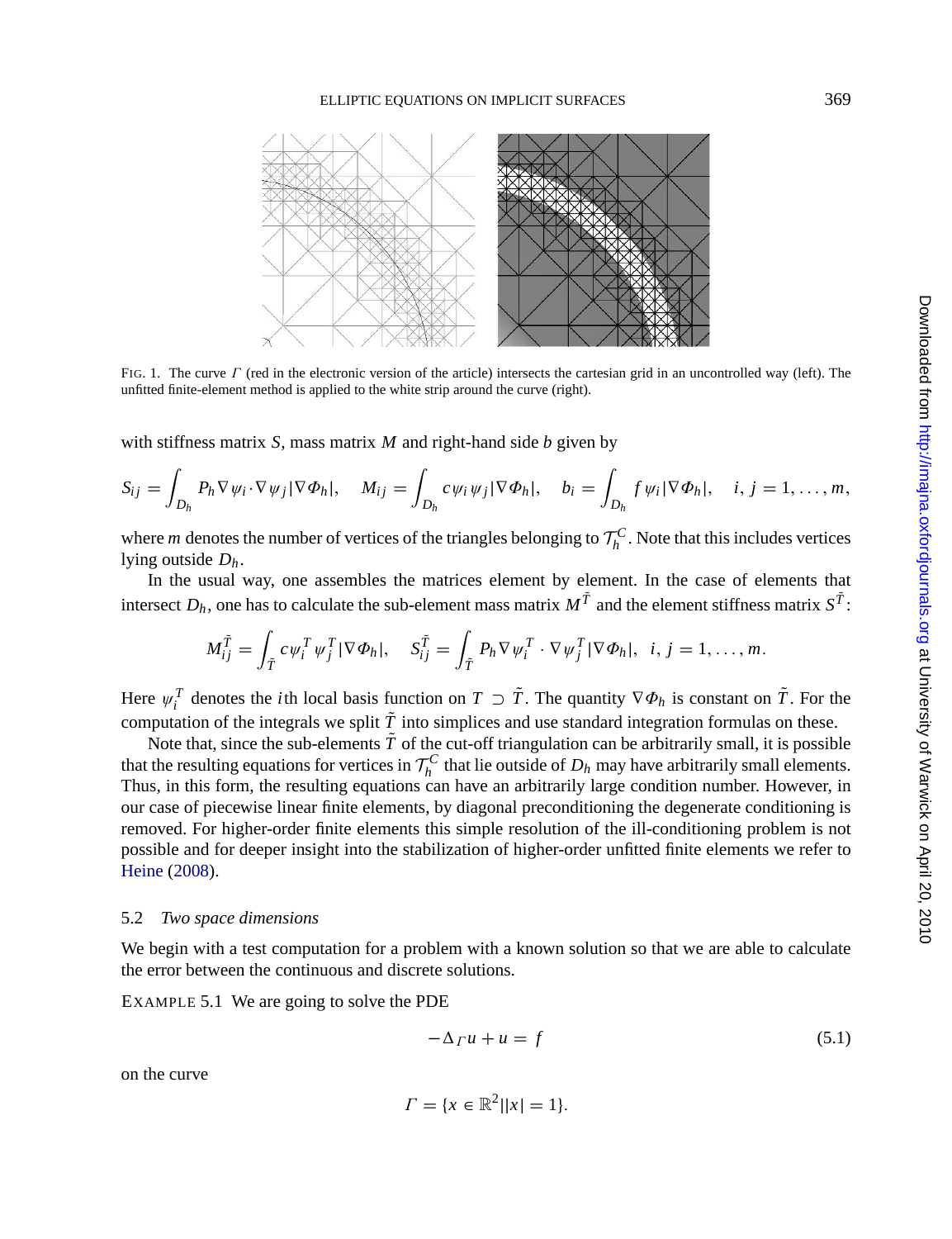<span id="page-19-0"></span>

FIG. 2. Upper right part in  $(0, 2) \times (0, 2)$  of the triangulation for Example [5.1](#page-18-0). We show the triangulation levels 1 with 217 nodes, 3 with 997 nodes and 10 with 140677 nodes.

The level set function is chosen as  $\Phi(x) = |x| - 1$ . We choose  $\Omega_0 = (-2, 2)^2$ , which is triangulated as shown in Fig. 2. As the right-hand side for [\(5.1](#page-18-0)) we take

$$
f(x) = 26(x_1^5 - 10x_1^3x_2^2 + 5x_1x_2^4), \quad x \in \Gamma,
$$

and extend it constantly in the normal direction as

$$
f(x) = \frac{26}{|x|^5} (x_1^5 - 10x_1^3 x_2^2 + 5x_1 x_2^4) = 26 \cos(5\varphi), \quad x \in \Omega \setminus \{0\}.
$$

The function

$$
u(x) = \frac{1}{|x|^5} \frac{26|x|^2}{|x|^2 + 25} (x_1^5 - 10x_1^3 x_2^2 + 5x_1 x_2^4) = \frac{26r^2}{r^2 + 25} \cos(5\varphi) \quad (x = (r \cos \varphi, r \sin \varphi))
$$

is then obviously the solution of the PDE ([5.1](#page-18-0)) on the curve  $\Gamma$ , and a short calculation also shows that *u*, is a solution of

$$
-\Delta_{\Phi} u + u = f, \quad x \in \mathbb{R}^2 \setminus \{0\}.
$$
 (5.2)

Figure 3 shows this solution and in Table 1 we give the errors and experimental orders of convergence (EOC) for this test problem. We calculated the errors on the strip  $D_h = \{x \in \Omega_0 | |\Phi_h(x)| < \gamma h\}$ :

$$
E(L_{\Phi}^{2}(D_{h})) = \left(\int_{D_{h}} (u - u_{h})^{2} |\nabla \Phi_{h}|\right)^{\frac{1}{2}} / |D_{h}|^{1/2},
$$
  

$$
E(H_{\Phi}^{1}(D_{h})) = \left(\int_{D_{h}} |\nabla \Phi_{h}(u - u_{h})|^{2} |\nabla \Phi_{h}|\right)^{\frac{1}{2}} / |D_{h}|^{1/2},
$$

and on the curve  $\Gamma_h = \{x \in \Omega_0 | \Phi_h(x) = 0\}$ :

$$
E(L^{2}(T_{h})) = \|u - u_{h}\|_{L^{2}(T_{h})}, \quad E(H^{1}(T_{h})) = \|\nabla_{\Phi_{h}}(u - u_{h})\|_{L^{2}(T_{h})}.
$$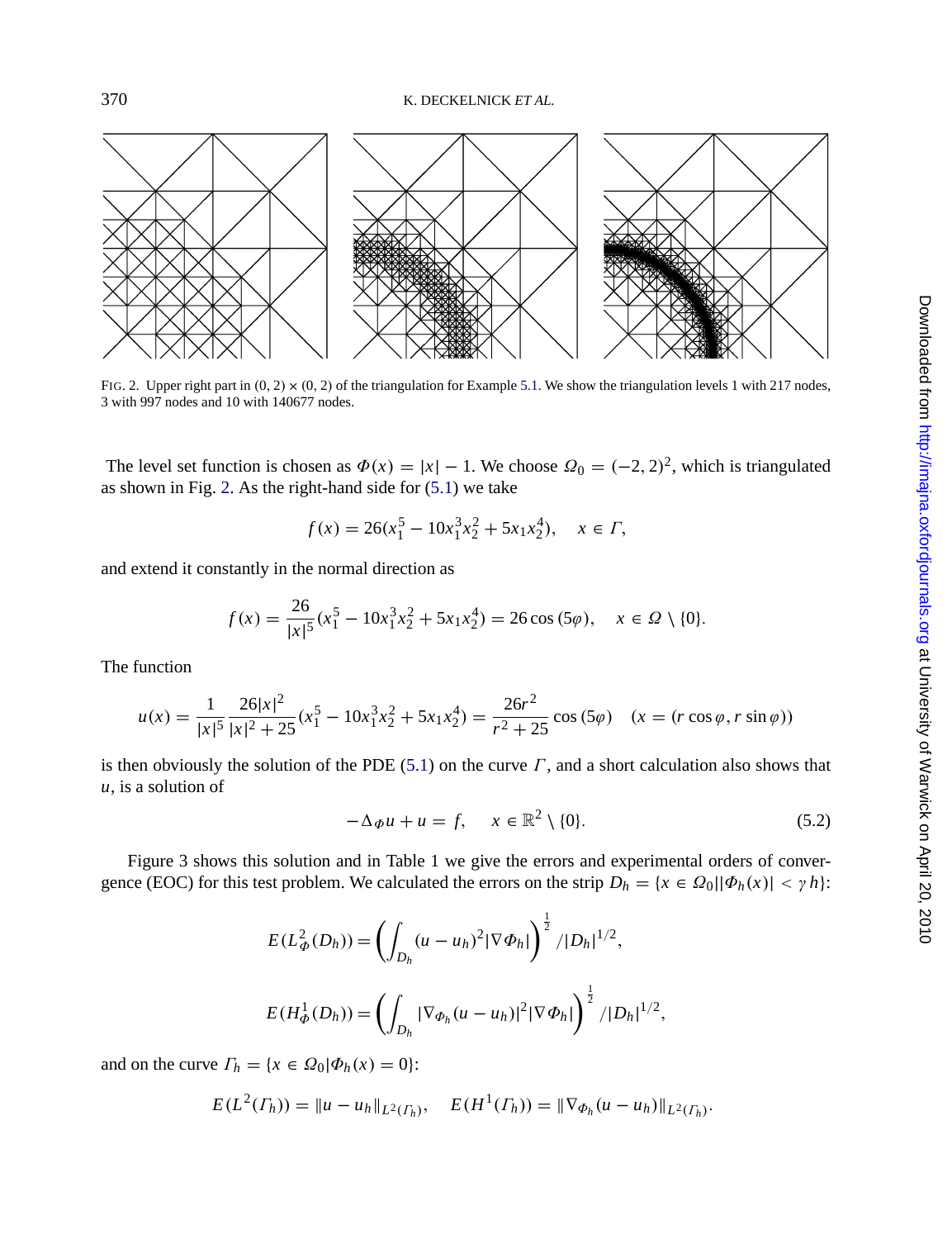<span id="page-20-0"></span>

FIG. 3. Upper right part in  $(0, 2) \times (0, 2)$  of the solution for Example [5.1.](#page-18-0) We show the levels 1, 3 and 4. The values of the solution are coloured linearly between −1 (blue) and 1 (red). The solution is shown in the strip { $x \in (0, 2)^2$ || $|x| - 1| \leq h$ } only.

TABLE [1](#page-18-0) *Errors and orders of convergence for Example* 5.1 *for the choice*  $\gamma = 1$ 

| h         | $E(L^2_{\phi}(D_h))$   |      | EOC $E(H^1_{\Phi}(D_h))$ | EOC  | $E(L^2(\Gamma_h))$     |      | EOC $E(H^1(\Gamma_h))$ EOC |      |
|-----------|------------------------|------|--------------------------|------|------------------------|------|----------------------------|------|
|           |                        |      |                          |      |                        |      |                            |      |
| 0.5       | 0.1939                 |      | 1.426                    |      | 0.5744                 |      | 4.382                      |      |
| 0.25      | 0.05545                | 1.81 | 0.7293                   | 0.97 | 0.1321                 | 2.12 | 2.124                      | 1.05 |
| 0.125     | 0.0191                 | 1.54 | 0.3611                   | 1.01 | 0.0424                 | 1.64 | 1.089                      | 0.96 |
| 0.0625    | 0.007185               | 1.41 | 0.1765                   | 1.03 | 0.01339                | 1.66 | 0.4877                     | 1.16 |
| 0.03125   | 0.002562               | 1.49 | 0.08708                  | 1.02 | 0.004748               | 1.50 | 0.2548                     | 0.94 |
| 0.01562   | 0.0008775              | 1.55 | 0.04319                  | 1.01 | 0.001439               | 1.72 | 0.1234                     | 1.05 |
| 0.007812  | 0.0003267              | 1.43 | 0.02153                  | 1.00 | 0.0004022              | 1.84 | 0.06124                    | 1.01 |
| 0.003906  | 0.0001366              | 1.26 | 0.01073                  | 1.00 | 0.0001096              | 1.88 | 0.03013                    | 1.02 |
| 0.001953  | $6.186 \times 10^{-5}$ | 1.14 | 0.005367                 | 1.00 | $2.968 \times 10^{-5}$ | 1.88 | 0.01515                    | 0.99 |
| 0.0009766 | $2.929 \times 10^{-5}$ | 1.08 | 0.002681                 | 1.00 | $8.116 \times 10^{-6}$ | 1.87 | 0.00747                    | 1.02 |
| 0.0004883 | $1.416 \times 10^{-5}$ | 1.05 | 0.00134                  | 1.00 | $2.251 \times 10^{-6}$ | 1.85 | 0.003705                   | 1.01 |

For errors  $E(h_1)$  and  $E(h_2)$  for the grid sizes  $h_1$  and  $h_2$ , the experimental order of convergence is defined as

$$
EOC(h_1, h_2) = \log \frac{E(h_1)}{E(h_2)} \left( \log \frac{h_1}{h_2} \right)^{-1}.
$$

We also include a table for the choice  $\gamma = 5$ . The results in Tables 1 and [2](#page-21-0) for the choices  $\gamma = 1$  and  $\gamma = 5$  confirm the theoretical results from Theorem [4.1](#page-14-0) for the  $H^1(\Gamma)$ -norm.

Our analysis does not provide a higher-order convergence in the  $L^2(\Gamma)$ -norm. However, the numerical results indicate the possibility of quadratic convergence for the  $L^2(\Gamma)$ -norm in two space dimensions. However, this quadratic convergence may need *h* to be sufficiently small. Note that for the larger values of *h* the behaviour of the *L*2(Γ )-norm in Table [2](#page-21-0) is erratic, and for smaller values of *h* the  $L^2(\Gamma)$ -error is larger than that in the narrower band. We do not have an explanation for this. We observe that using the coarea formula as in the derivation of the bound [\(4.6\)](#page-14-0) implies that  $|D_h| \geq c h$ , so that the estimate [\(4.14](#page-16-0)) suggests that the error in the weighted norm  $E(H_{\phi}^1(D_h))$  is of O(*h*). The numerical experiments agree with this.

We add a computation on an asymptotically larger strip. For this, we have chosen

$$
D_h = \{ x \in \Omega_0 | |\Phi_h(x)| < 2\sqrt{h} \}. \tag{5.3}
$$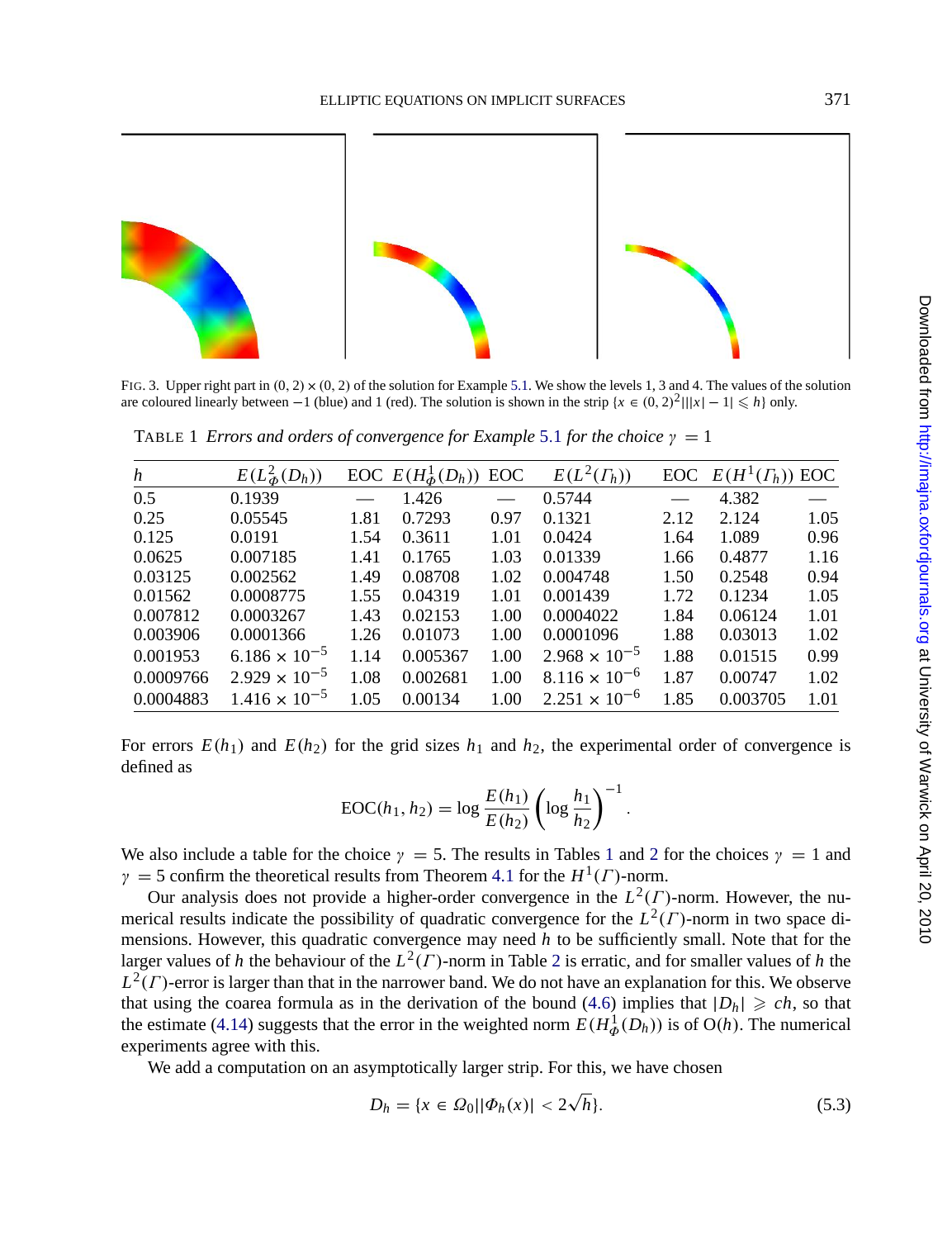| h         | $E(L^2_{\phi}(D_h))$   |      | EOC $E(H^1_{\Phi}(D_h))$ EOC |      | $E(L^2(\Gamma_h))$     | EOC.    | $E(H^1(\Gamma_h))$ EOC |      |
|-----------|------------------------|------|------------------------------|------|------------------------|---------|------------------------|------|
| 0.125     | 0.01419                |      | 0.3679                       |      | 0.03491                |         | 1.096                  |      |
| 0.0625    | 0.00514                | 1.47 | 0.1855                       | 0.99 | 0.008297               | 2.07    | 0.5249                 | 1.06 |
| 0.03125   | 0.00245                | 1.07 | 0.09261                      | 1.00 | 0.002219               | 1.90    | 0.2685                 | 0.97 |
| 0.01562   | 0.0014                 | 0.81 | 0.04605                      | 1.01 | 0.001778               | 0.32    | 0.131                  | 1.04 |
| 0.007812  | 0.0008785              | 0.67 | 0.02279                      | 1.01 | 0.001899               | $-0.10$ | 0.06599                | 0.99 |
| 0.003906  | 0.0004603              | 0.93 | 0.01121                      | 1.02 | 0.001171               | 0.70    | 0.03174                | 1.06 |
| 0.001953  | 0.0001785              | 1.37 | 0.005517                     | 1.02 | 0.0004752              | 1.30    | 0.01544                | 1.04 |
| 0.0009766 | $5.698 \times 10^{-5}$ | 1.65 | 0.002731                     | 1.01 | 0.0001539              | 1.63    | 0.007531               | 1.04 |
| 0.0004883 | $1.645 \times 10^{-5}$ | 1.79 | 0.00136                      | 1.01 | $4.405 \times 10^{-5}$ | 1.80    | 0.003714               | 1.02 |

<span id="page-21-0"></span>TABLE 2 *Errors and orders of convergence for Example* 5.[1](#page-18-0) *for the choice* γ = 5

TABLE 3 *Results for Example* [5](#page-18-0).1 *for a computation on the larger strip* ([5](#page-20-0).3)

| h         | $E(L^2_{\phi}(D_h))$   |      | EOC $E(H^1_{\phi}(D_h))$ EOC |      | $E(L^2(\Gamma_h))$     |      | EOC $E(H^1(\Gamma_h))$ EOC |      |
|-----------|------------------------|------|------------------------------|------|------------------------|------|----------------------------|------|
| 0.125     | 0.014                  |      | 0.3665                       |      | 0.03483                |      | 1.096                      |      |
| 0.0625    | 0.004774               | 1.55 | 0.1852                       | 0.99 | 0.008195               | 2.09 | 0.5251                     | 1.06 |
| 0.03125   | 0.001929               | 1.31 | 0.09314                      | 0.99 | 0.002028               | 2.01 | 0.2678                     | 0.97 |
| 0.01562   | 0.0008406              | 1.20 | 0.04668                      | 1.00 | 0.0004825              | 2.07 | 0.1299                     | 1.04 |
| 0.007812  | 0.0003966              | 1.08 | 0.02337                      | 1.00 | 0.0001211              | 1.99 | 0.06588                    | 0.98 |
| 0.003906  | 0.0001933              | 1.04 | 0.01169                      | 1.00 | $2.975 \times 10^{-5}$ | 2.02 | 0.03267                    | 1.01 |
| 0.001953  | $9.558 \times 10^{-5}$ | 1.02 | 0.005848                     | 1.00 | $7.343 \times 10^{-6}$ | 2.02 | 0.01619                    | 1.01 |
| 0.0009766 | $4.741 \times 10^{-5}$ | 1.01 | 0.002925                     | 1.00 | $1.838 \times 10^{-6}$ | 2.00 | 0.008052                   | 1.01 |
| 0.0004883 | $2.363 \times 10^{-5}$ | 1.00 | 0.001463                     | 1.00 | $4.747 \times 10^{-7}$ | 1.95 | 0.004004                   | 1.01 |

The results for this case are shown in Table 3. Apparently, the  $L^2(\Gamma)$ -norm converges quadratically. The numerical analysis on  $\Gamma$  for larger strips remains an open question.

# 5.3 *Three space dimensions*

In three space dimensions we are solving PDEs on surfaces. The numerical method is principally the same as in two dimensions. But now we have to calculate mass and stiffness matrices on cut-off tetrahedra. As a test for the asymptotic errors we use a similar example to the previous two-dimensional example.

EXAMPLE 5.2 We choose  $\Gamma = S^2$  and  $\Omega_0 = (-2, 2)^3$  together with  $\Phi(x) = |x| - 1$ . For any constant *a*, the function

$$
u(x) = a \frac{|x|^2}{12 + |x|^2} (3x_1^2 x_2 - x_2^3), \quad x \in \Omega_0 \setminus \{0\}
$$

is a solution of ([5.2](#page-19-0)) for the right-hand side

$$
f(x) = a(3x_1^2x_2 - x_2^3), \quad x \in \Omega_0 \setminus \{0\}.
$$

For the computations, we have chosen  $a = -\frac{13}{8} \sqrt{\frac{35}{\pi}}$ . In Table [4](#page-22-0) we show the errors and experimental orders of convergence for this example. They confirm our theoretical results and again indicate higherorder convergence in  $L^2(\Gamma)$ .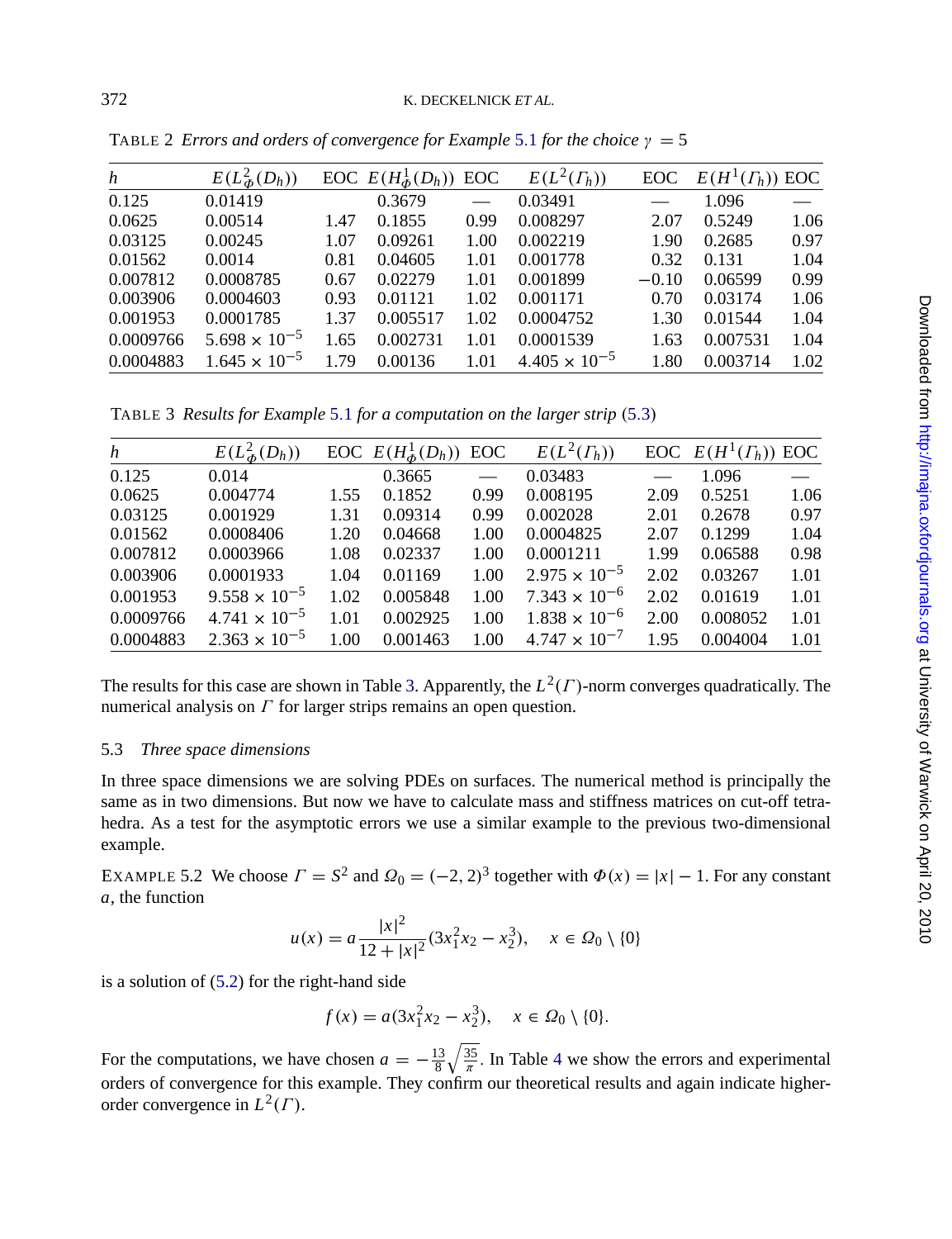| $\boldsymbol{h}$ | $E(L^2_{\phi}(D_h))$ | <b>EOC</b>    | $E(H^1_{\Phi}(D_h))$ | <b>EOC</b>               | $E(L^2(\Gamma_h))$ |      | EOC $E(H^1(\Gamma_h))$ EOC |      |
|------------------|----------------------|---------------|----------------------|--------------------------|--------------------|------|----------------------------|------|
| 0.866            | 0.0391               | $\frac{1}{2}$ | 0.2598               | $\overline{\phantom{m}}$ | 0.2041             |      | 1.268                      |      |
| 0.433            | 0.01339              | 1.55          | 0.1354               | 0.94                     | 0.04091            | 2.32 | 0.5131                     | 1.30 |
| 0.2165           | 0.004791             | 1.48          | 0.06889              | 0.97                     | 0.01199            | 1.77 | 0.2677                     | 0.94 |
| 0.1083           | 0.002024             | 1.24          | 0.03459              | 0.99                     | 0.00409            | 1.55 | 0.1362                     | 0.97 |
| 0.05413          | 0.0008095            | 1.32          | 0.01714              | 1.01                     | 0.00157            | 1.38 | 0.06595                    | 1.05 |
| 0.02706          | 0.0003299            | 1.30          | 0.008548             | 1.00                     | 0.000484           | 1.70 | 0.03307                    | 1.00 |
| 0.01353          | 0.0001471            | 1.16          | 0.004262             | 1.00                     | 0.0001353          | 1.84 | 0.01638                    | 1.01 |

<span id="page-22-0"></span>TABLE 4 *Three-dimensional results for Example* [5](#page-21-0).2 *for the choice*  $\gamma = 1$ 



FIG. 4. Slice through the grid that was used for the computations from Example 5.3.

EXAMPLE 5.3 We end with a three-dimensional example. We solve the linear PDE ([5.1](#page-18-0)) on a complicated two-dimensional surface  $\Gamma = \{x \in \Omega_0 | \Phi(x) = 0\}$ . The surface is given as the zero level set of the function

$$
\Phi(x) = (x_1^2 + x_2^2 - 4)^2 + (x_3^2 - 1)^2 + (x_2^2 + x_3^2 - 4)^2 + (x_1^2 - 1)^2 + (x_3^2 + x_1^2 - 4)^2 + (x_2^2 - 1)^2 - 3. \tag{5.4}
$$

The computational grid for this problem is shown in Fig. 4. As a right-hand side we have chosen the function

$$
f(x) = 100 \sum_{j=1}^{4} \exp(-|x - x_{(j)}|^2),
$$
\n(5.5)

with

$$
x_{(1)} = (-1.0, 1.0, 2.04), \quad x_{(2)} = (1.0, 2.04, 1.0),
$$
  
\n $x_{(3)} = (2.04, 0.0, 1.0), \quad x_{(4)} = (-0.5, -1.0, -2.04).$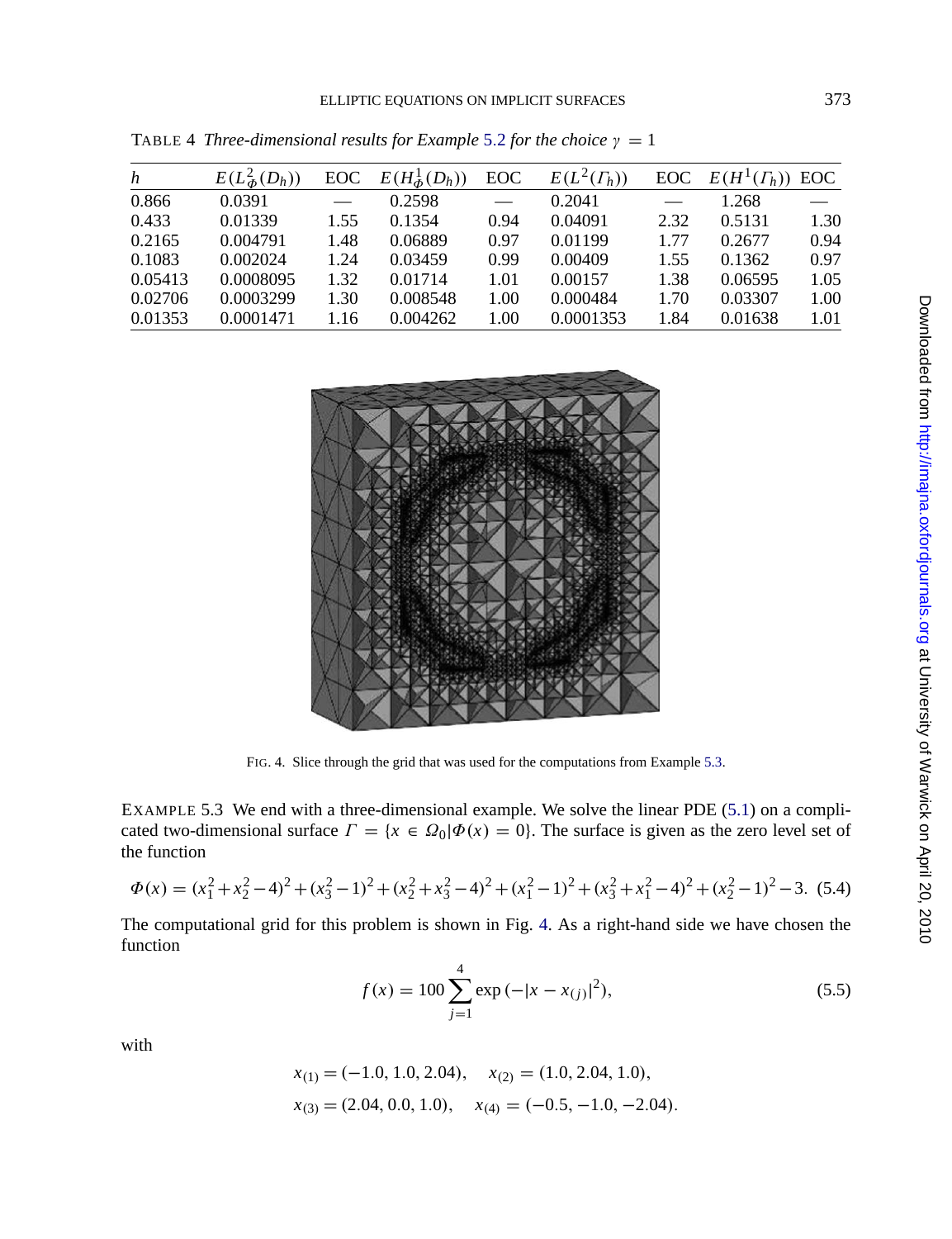<span id="page-23-0"></span>

FIG. 5. Solution of the PDE ([5.1\)](#page-18-0) on the surface given by the zero level set of the function ([5.4\)](#page-22-0) for the right-hand side ([5.5\)](#page-22-0). The values of the solution are coloured according to the displayed scheme between the minimum −43.00 and the maximum 49.71.



FIG. 6. Solution of the PDE (5.6) for the right-hand side [\(5.7](#page-24-0)). The surface is the same as in Fig. 5. Colouring ranges from the minimum −96.24 to the maximum 89.25 of the solution.

The points  $x_{(j)}$  are close to the surface  $\Gamma$ . The triangulated domain is  $\Omega_0 = (-3, 3)^3 \subset \mathbb{R}^3$ . We used a three-dimensional grid with  $m = 159880$  active nodes, i.e. nodes of the triangulation  $\mathcal{T}_h^C$ . The diameters of the simplices varied between 0.0001373291 and 0.03515625. In Fig. 5 we show the solution of this problem.

Figure 6 shows the solution of the PDE

$$
-\Delta_{\Gamma} u + cu = f,\tag{5.6}
$$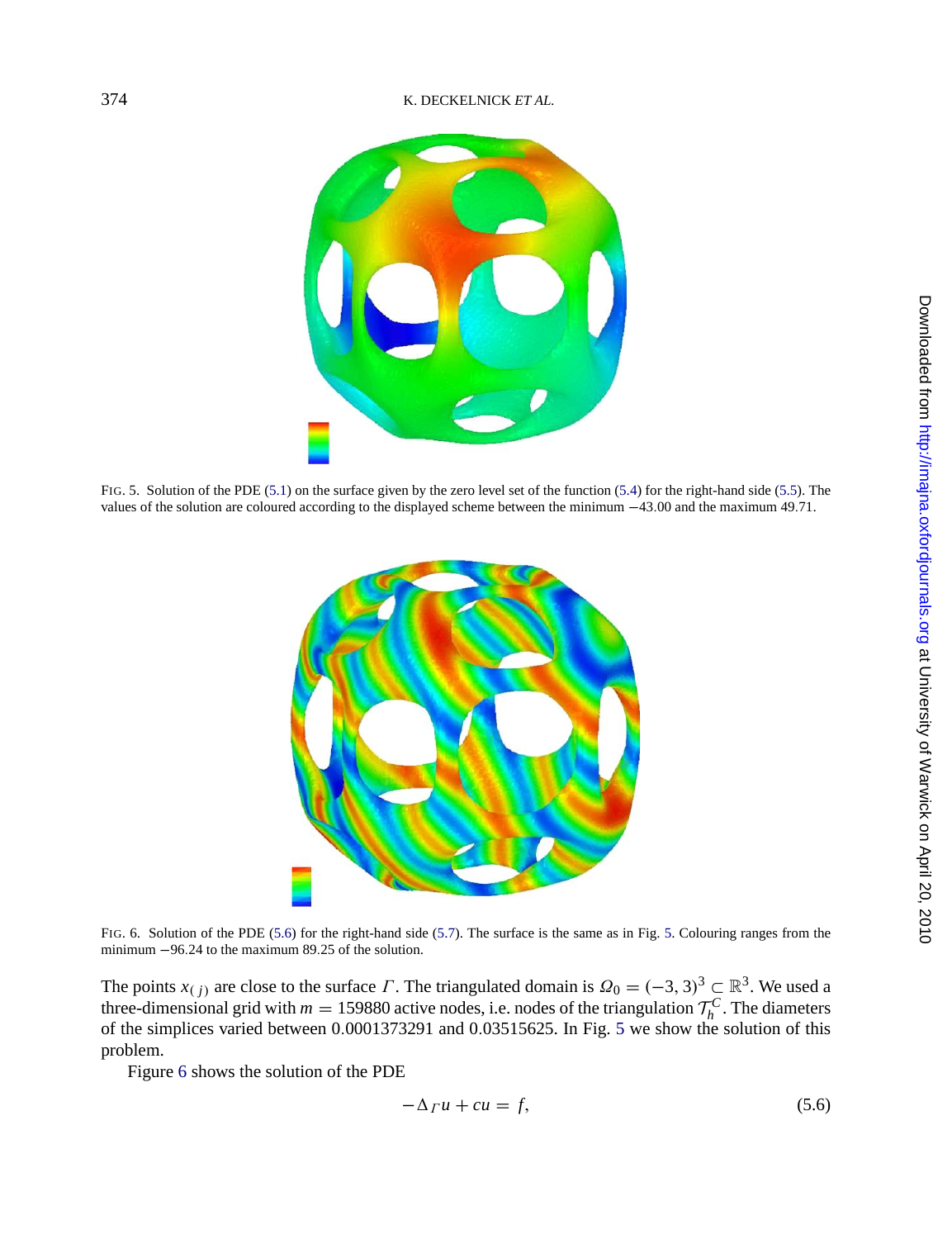<span id="page-24-0"></span>with  $c = 100$  and the right-hand side

$$
f(x) = 10000 \sin (5(x_1 + x_2 + x_3) + 2.5). \tag{5.7}
$$

The computational data are the same as for Fig. [5](#page-23-0).

# **Acknowledgement**

For the computations, we used the software ALBERTA (Schmidt  $\&$  Siebert, [2004\)](#page-25-0) and the graphics package GRAPE.

# **Funding**

The Deutsche Forschungsgemeinschaft via DFG-Forschergruppe 469 *Nonlinear Partial Differential Equations: Theoretical and Numerical Analysis*.

#### **REFERENCES**

- ADALSTEINSSON, D. & SETHIAN, J. A. (2003) Transport and diffusion of material quantities on propagating interfaces via level set methods. *J. Comput. Phys.*, **185**, 271–288.
- AUBIN, TH. (1982) *Nonlinear Analysis on Manifolds. Monge–Ampere Equations `* . Berlin: Springer.
- BARRETT, J. W. & ELLIOTT, C. M. (1984) A finite element method for solving elliptic equations with Neumann data on a curved boundary using unfitted meshes. *IMA J. Numer. Anal.*, **4**, 309–325.
- BARRETT, J. W. & ELLIOTT, C. M. (1987) Fitted and unfitted finite element methods for elliptic equations with smooth interfaces. *IMA J. Numer. Anal.*, **7**, 283–300.
- BARRETT, J. W. & ELLIOTT, C. M. (1988) Finite element approximation of elliptic equations with Neumann or Robin condition on a curved boundary. *IMA J. Numer. Anal.*, **8**, 321–342.
- BERTALMIO, M., CHENG, L. T., OSHER, S. & SAPIRO, G. (2001) Variational problems and partial differential equations on implicit surfaces. *J. Comput. Phys.*, **174**, 759–780.
- BRANDMAN, J. (2007) A level-set method for computing the eigenvalues of elliptic operators defined on compact hypersurfaces. *J. Sci. Comput.*, **37**, 282–315.
- BURGER, M. (2008) Finite element approximation of elliptic partial differential equations on implicit surfaces. *Comp. Vis. Sci.* (to appear). doi:10.1007/s00791-007-0081-x.
- DEMLOW, A. & DZIUK, G. (2007) An adaptive finite element method for the Laplace–Beltrami operator on implicitly defined surfaces. *SIAM J. Numer. Anal.*, **45**, 421–442.
- DZIUK, G. (1988) Finite elements for the Beltrami operator on arbitrary surfaces. *Partial Differential Equations and Calculus of Variations* (S. Hildebrandt & R. Leis eds). Lecture Notes in Mathematics, vol. 1357. Berlin: Springer, pp. 142–155.
- DZIUK, G. & ELLIOTT, C. M. (2007a) Finite elements on evolving surfaces. *IMA J. Numer. Anal.*, **27**, 262–292.
- DZIUK, G. & ELLIOTT, C. M. (2007b) Surface finite elements for parabolic equations. *J. Comput. Math.*, **25**, 385–407.
- DZIUK, G. & ELLIOTT, C. M. (2008a) Eulerian finite element method for parabolic equations on implicit surfaces. *Interfaces Free Bound.*, **10**, 119–138.
- DZIUK, G. & ELLIOTT, C. M. (2008b) An Eulerian level set method for partial differential equations on evolving surfaces. *Comput. Vis. Sci.* (in press).
- GILBARG, D. & TRUDINGER, N. S. (1983) *Elliptic Partial Differential Equations of Second Order*, 2nd edn. Grundlehren der Mathematischen Wissenschaften, vol. 224. Berlin: Springer.
- GREER, J., BERTOZZI, A. & SAPIRO, G. (2006) Fourth order partial differential equations on general geometries. *J. Comput. Phys.*, **216**, 216–246.